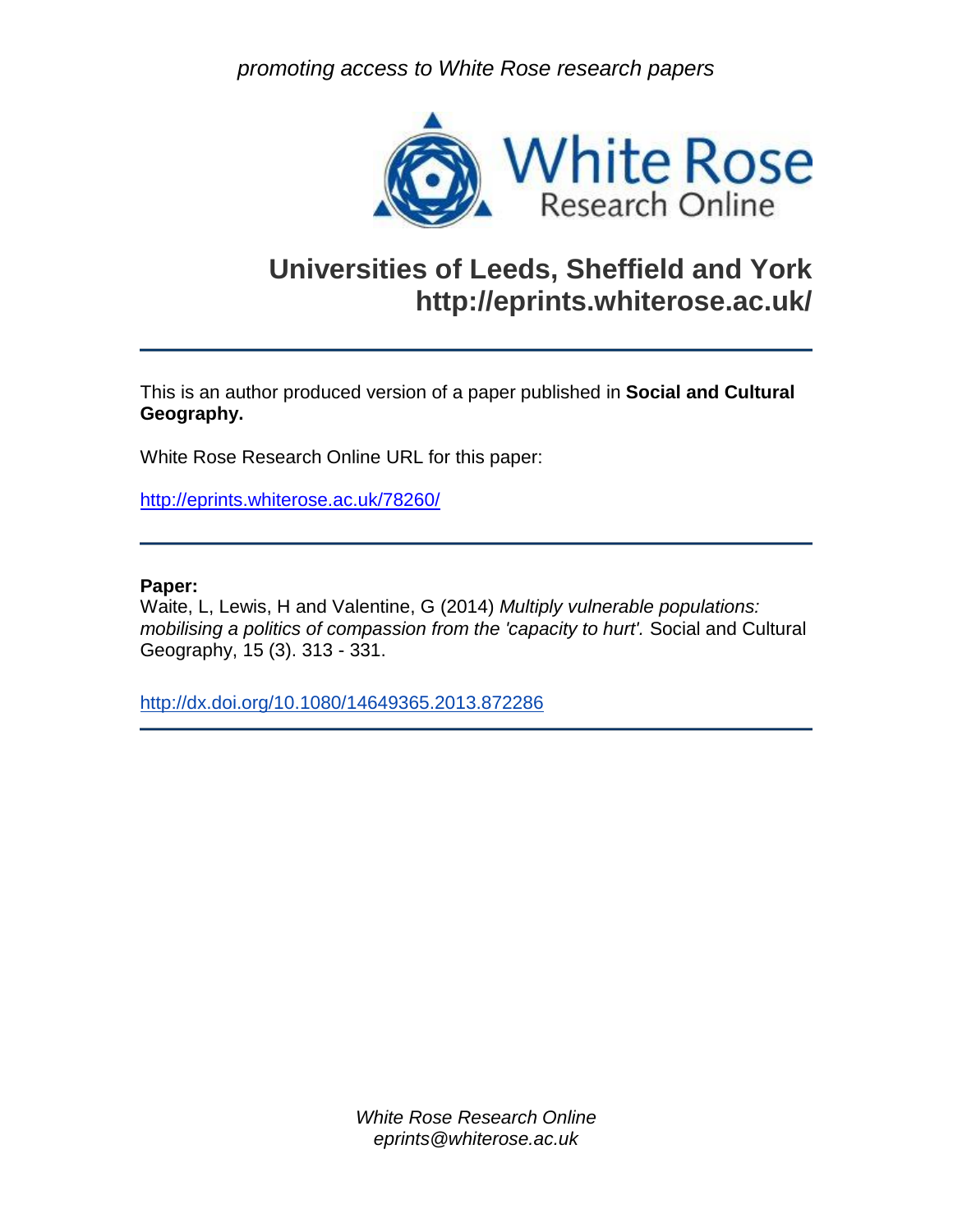#### **Multiply Vulnerable Populations: Mobilising a Politics of Compassion from the 'Capacity to Hurt'**

#### **Louise Waite, Gill Valentine and Hannah Lewis**

#### **ABSTRACT**

This paper reflects on the concept of insecurity defined as '*the capacity to hurt'*. It begins by considering asylum seekers and refugees as hyper-precarious groups that have experienced bodily, material, and psychological 'hurt' in the UK. At the same time, the paper considers how these hyper-precarious groups are perceived to have the capacity to hurt (bodily, materially, psychologically and spatially) the majority population. Having drawn out two understandings of the capacity to hurt – both the ability to *be or feel* hurt, and the act of *doing* hurt to others, we argue that a shared recognition of what it means to feel hurt (co-suffering or suffering together) albeit to very different extremes and with very different consequences - and an understanding of the processes which drive this might be mobilised politically to challenge the doing of hurt to others. In doing so, we argue for a group politics of compassion to respond to increasingly insecure times.

**Key words**: insecurity; hurt; prejudice; asylum seekers; compassion

## **Acknowledgements**

We are very grateful to Chris Philo for inviting us to participate in the RGS-IBG Conference 2012 and to contribute to this special issue. We also want to say a huge thanks to Chris Philo and Liz Bondi for their very insightful comments on the first draft of this paper and to the conference audience for their response to the first presentation of these ideas. Gill Valentine is grateful to the European Research Council which funded this research through an Advanced Investigator Award (grant agreement no. 249658) entitled *Living with Difference in Europe: making communities out*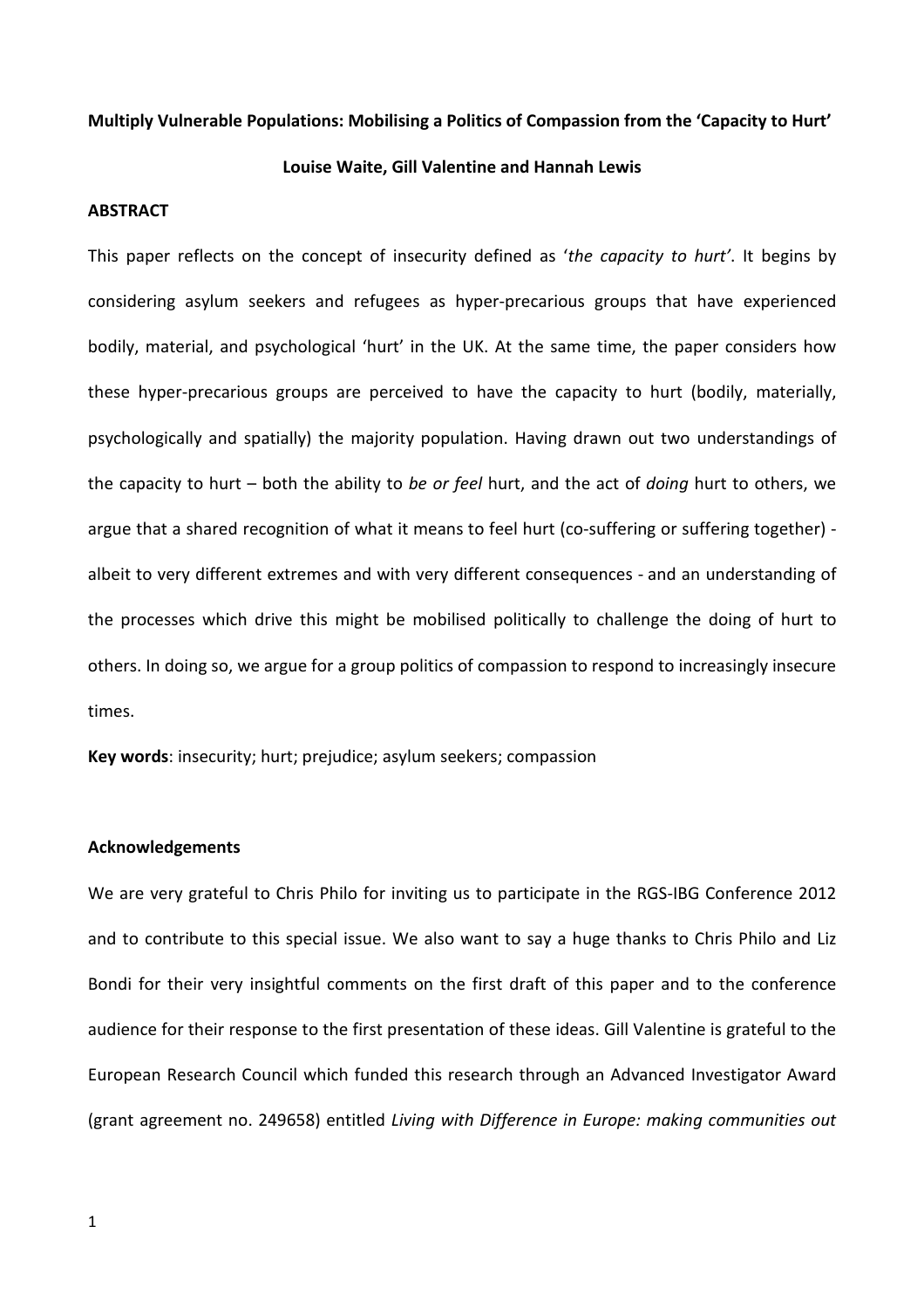*of strangers in an era of supermobility and superdiversity*. Louise Waite and Hannah Lewis wish to acknowledge the support of the ESRC for *Precarious Lives*.

## **Introduction: the capacity to hurt**

In making a case for the 2012 RGS-IBG Conference theme (security of geography/geography of security), Chris Philo (2011: 1) argues that geographers need to pay more attention to the concepts of security and insecurity given that they are "located at a range of spatial scales and/or traced across a host of different networks spread far and near across the globe". In doing so, Philo identifies three strands of security studies within geographical inquiry: *carceral geographies*, *landscapes of defence* and *critical geopolitics* recognising the risk that, what he terms the 'big-S' security issues (e.g. global conflict), may become the dominant focus of geographical concern to the exclusion of more everyday embodied experiences and emotions of (in)security. This paper responds to this observation by focusing on what Philo (2011: 3) refers to as the 'closest-in' human geography of security.

Indeed, the one common sense response to the question how we can conceptualise security and insecurity is that insecurity is fundamentally about danger or a perceived threat to a person or group. But beyond this, is it a fundamental condition of human nature that we desire and yearn to exist in a state of security, both objectively felt and subjectively observable? Notably, it is psychology –the study of the human mind and behaviour -- which is the social science discipline that has paid most attention to-date to unpacking this concept. In particular, in the 1960s RD Laing wrote extensively on mental illness and he developed the notion of 'ontological security' (see also Bondi, this issue). In his 1960 book '*The Divided Self*' he postulated that individuals exist for others, who in turn exist for us. This *routinizing* of relationships (Mitzen 2006) allows individuals' identities to be formed within stable cognitive environments. Laing referred to this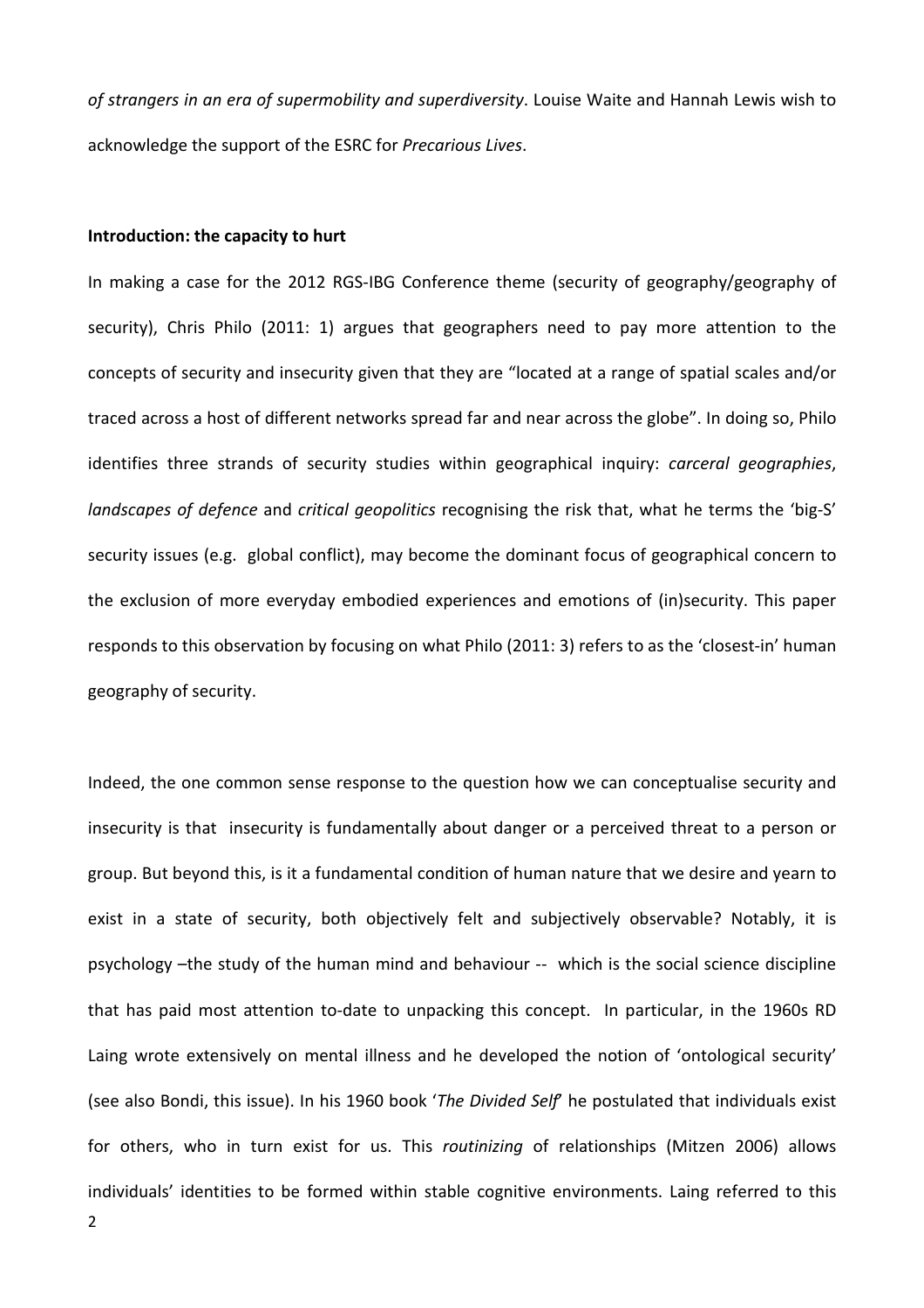condition as one of 'being in the world'. Without this relational security, Laing says that an individual can suffer ontological *in*security as forms of uncertainty and disrupted relationships can threaten people's identity security.

In more recent globalised contexts this concept – previously applied only to individuals in terms of psychological analysis - has been reworked and extended by Anthony Giddens. Giddens has broadened the concept of ontological (in)security to think about societal insecurity in the face of widespread economic and social change wrought by the transition from modernity to late modernity with its characteristic processes of individualisation and de-traditionalisation. The rise of neo-liberalism and associated market related changes to production and consumption (Sennett 1998) have brought with them not only greater opportunities to chose between different lifestyles and identities but also enhanced feelings of precariousness, insecurity and consequent aversion to risk and uncertainty (Beck 1992). In this sense, as Bondi observes (this issue), feelings of insecurity are ordinary and unexceptional even among those who experience material security and privilege.

Ontological security in contemporary times refers to the "confidence that most human beings have in the continuity of their self identity and in the surrounding social and material environments of action" (Giddens 1990: 92) that enables individuals to be secure in one's own 'being in the world' (Dreyfus 1991). In other words, it is about a psychological need for a sense of predictability and continuity. In contrast, ontological *in*security refers to the incapacitating state of *not knowing* which dangers to confront and which to ignore; or not knowing how to get by in the world (Mitzen 2006) which may lead to a 'precariousness of being' (Young 1999). Of course late modernity is replete with many potential dangers, but Giddens takes Laing's idea of the *routinization* of relationships and applies this also to surrounding environments whose risks are made tolerable through knowing that they will be predictably reproduced in familiar forms. The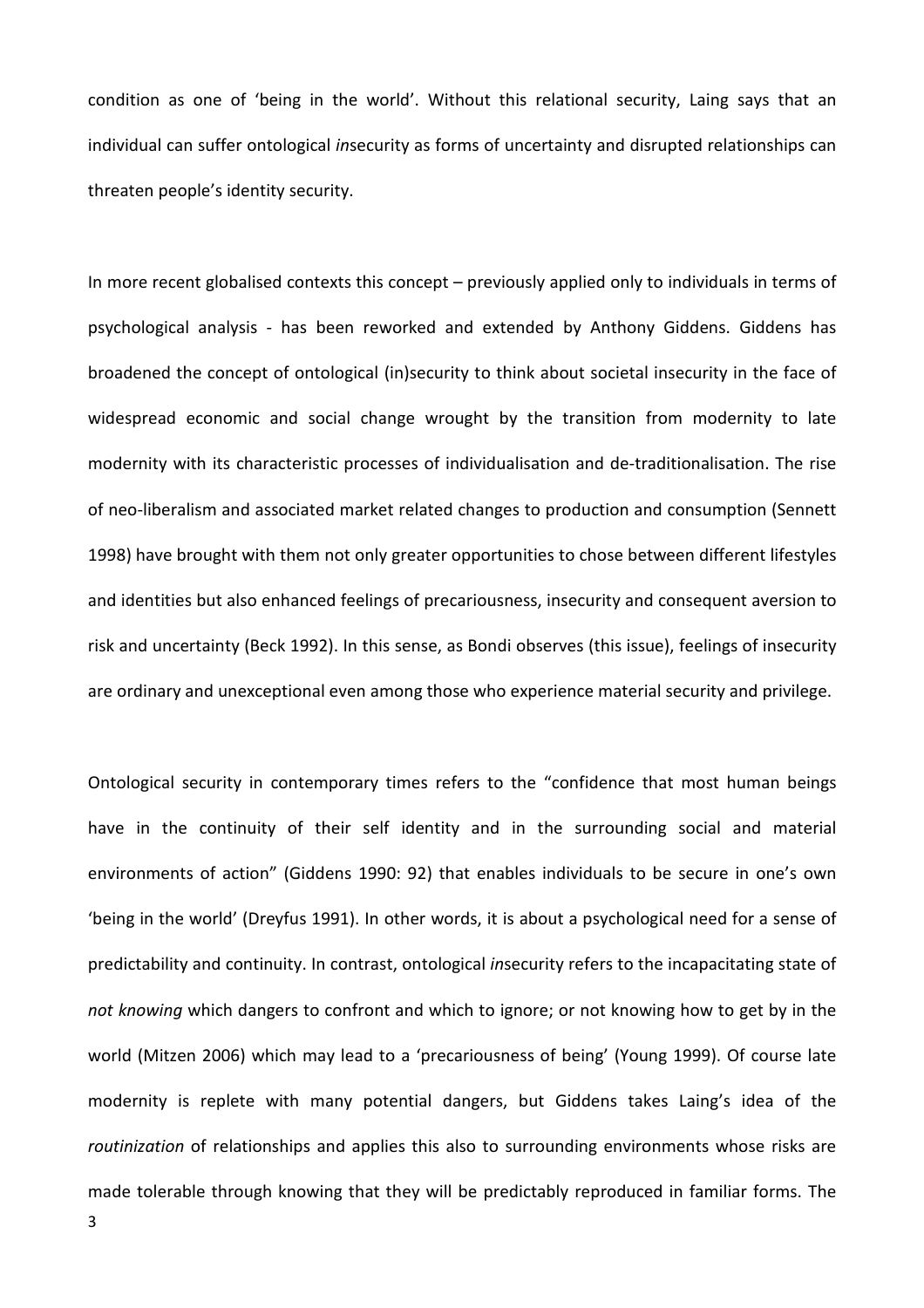basic mechanism of this is therefore routinization which allows a regularisation of social life (Giddens 1991) through people being able to make sense of their world and hence feel agentic (Van Marle & Maruna 2010). Young (2007) comments that part of this desire to be agentic is about attempting to create a 'secure base' of one's own values as moral absolutes in more generic times of ontological insecurity and we would add precarious times.

These issues of 'knowability' of social life are particularly evident in relation to debates about mobility in the 21<sup>st</sup> century. On the one hand, the global labour market and global conflicts have produced a context in which growing numbers of people are forced to leave their homelands in pursuit of both economic and political security. On the other hand, this movement also creates disruption and change to the communities in which they arrive provoking emotions of uncertainty and fear that manifest themselves in growing calls for security and stability to insulate *from* the perceived 'threat' of the new arrivals. One consequence of this perception of insecurity may be a series of defensive measures that include a heightened intolerance of difference, the desire for stricter (real and symbolic) boundaries and the possibility of scapegoating/demonization of certain groups in society (Young 2003, see also Noxolo this issue). A recent example of this punitive climate encouraging a xenophobic surveillance environment is a 2011 report by the UKBA Chief Inspector John Vine which reports that UKBA receives a substantial 2,100 allegations of potential immigration offences per week from members of the public; demonstrating significant appetite among a population fed on immigration fear to report perceived transgressors<sup>1</sup>[.](#page-4-0) In this sense we understand the concept of insecurity to be about the 'capacity to hurt' in two ways; firstly, in terms of the ability *to be or feel* hurt, such as feeling uncertainty, fear, pain, anxiety and so on, but secondly; in terms of insecurity and the 'capacity to hurt' also being about the perceived ability of

<span id="page-4-0"></span><sup>&</sup>lt;sup>1</sup> See <u>http://icinspector.independent.gov.uk/independent-chief-inspector-publishes-report-on-intelligence/</u>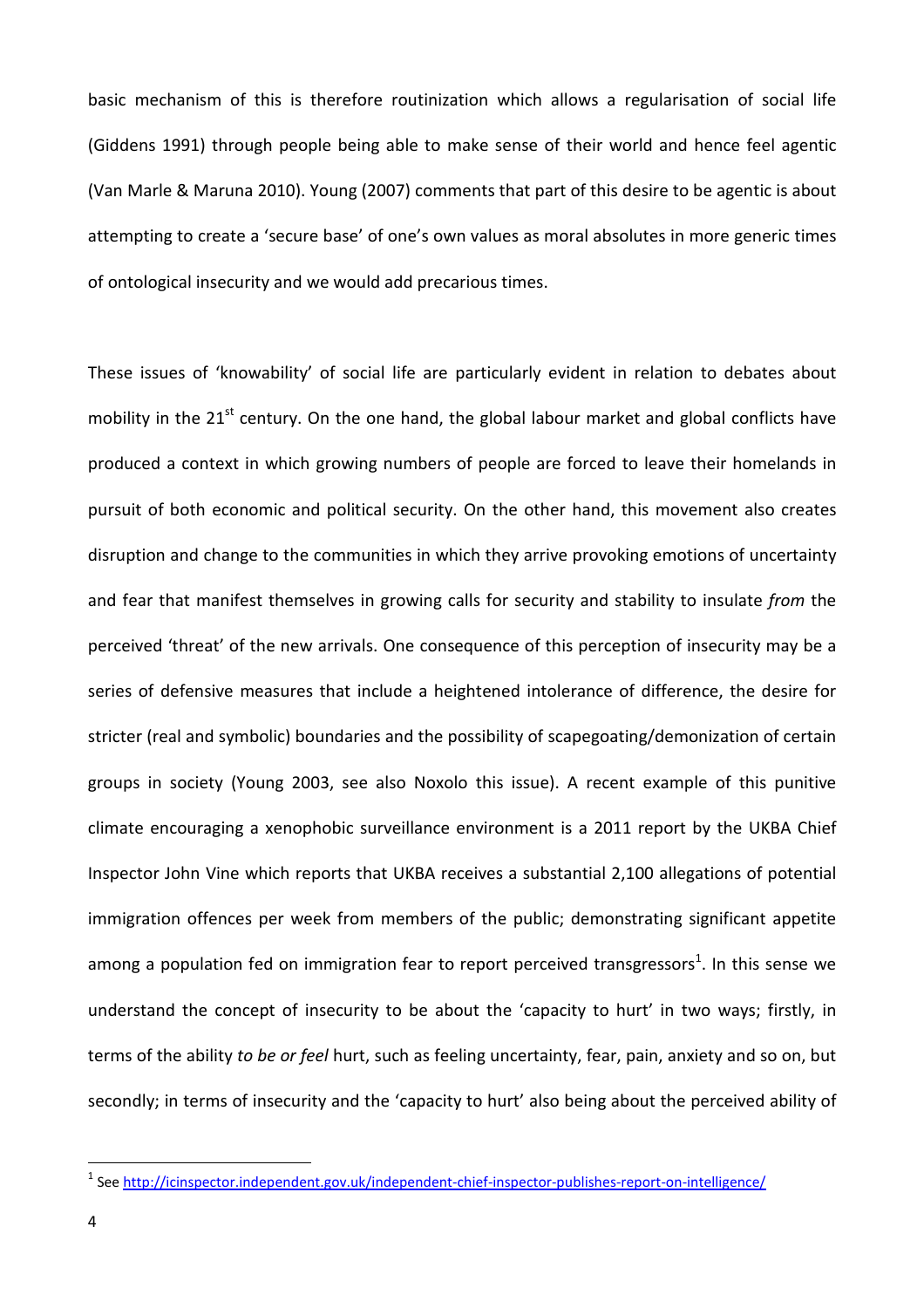groups and individuals to *do* hurt to both selves and others (cf also Philo's 2005 essay outlining a critical geography of vulnerability through the lenses of both wounds and wounding).

We want to explore this understanding of insecurity as the capacity to hurt through the example of the experience of asylum seekers and refugees coming to the UK and the reactions of the majority communities into which they settle. The first section of this paper draws on an ESRC funded project '*Precarious Lives'* that focuses on asylum seekers and refugees experiences' of exploitative, unfree and forced labour in the UK. It presents this group's accounts of 'hurt' in their labouring experiences within the UK. Data collection for this project comprises 30 in-depth narrative interviews together with 20 front-line practitioner and public agencies interviews. Sampling for the narrative interviews was purposive around the 3 socio-legal categories of asylum seekers, refused asylum seekers and refugees with the resulting sample including men and women aged 22 to 58 from a range of nationalities and ethnicities; particularly from sub-Saharan Africa, South Asia and the Middle East. The second section of the paper uses findings from an ERC funded project '*Living with Difference'* that is exploring people's attitudes to social difference in the contemporary context of super-mobility and super-diversity, and a pilot project which preceded this study. It involves 30 individual case studies (n=60 interviews) in the UK (as well as comparative work in Poland). Here, each case comprises a time-line, a life story interview, an audio-diary of everyday encounters, a semi-structured interview about attitudes towards difference, and an interview reflecting on the emerging findings. The participants for the main study were recruited from a survey about prejudice, and the pilot study participants by snowballing through gate-keepers. They were sampled to include those from a range of social backgrounds (in terms of socio-economic status, occupation, gender, ethnicity, religious/belief, sexual orientation and (dis)ability); whose personal circumstances and lifestyle affords them a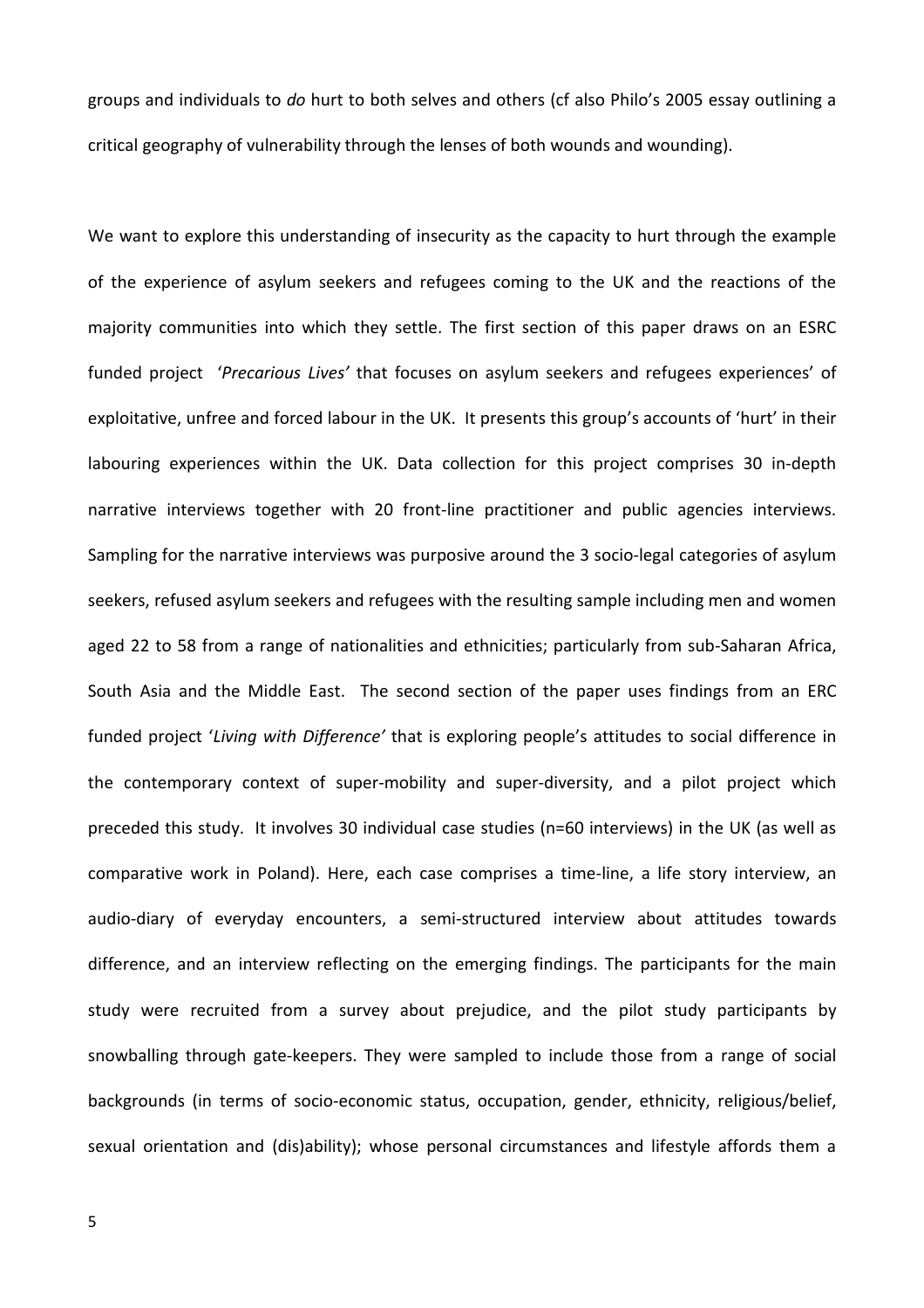range of opportunities for/experiences of encountering 'difference'; and to reflect a range of attitudes towards difference.

### **Asylum Seekers, Refugees and Precarity: Experiences of Hurt**

There has been much research over the last decade or so attesting to the multiple vulnerabilities experienced by asylum seekers and refugees that manifests in, amongst other things, poverty, social exclusion and destitution (e.g. Bloch & Schuster 2005; Phillimore & Goodson 2006; Lewis 2007; Gill 2009; Squire 2009). Although not exclusively, some of these vulnerabilities are seen to emanate from the employment sphere as a consequence of migrant workers more broadly being seen as central to what the TUC has called the rise in 'vulnerable employment' (TUC 2008). Yet despite longstanding recognition of migrants' susceptibility to serious labour exploitation in the Global North (Piore 1979) and a growing evidence base for the UK (see Anderson and Rogaly 2005; Wills et al 2010), research into exploitation and forced labour among asylum seekers and refugees has so far been limited (Burnett and Whyte 2010). Before we focus on an explanation of forced labour and the particular vulnerabilities of asylum seekers and refugees to such practices –it is important first to explain the term 'precarity' in this context.

6 The word precarity literally refers to those who experience precariousness (Waite 2009), and is used by some writers to evoke a broad condition emerging from a generalised societal malaise. For example, Ettlinger (2007: 320) argues that precarity is, "an enduring feature of the human condition. It is not limited to a specific context in which precarity is imposed by global events or macrostructures". Butler (2004) similarly observes precariousness in 21st-century USA and links this to the fragility and powerlessness of human existence in the face of oppressive everyday governmentality. These broad understandings of the term precarity often highlight 'being unable to predict one's fate', and therefore precarity is also seen as part of ontological insecurity. Alex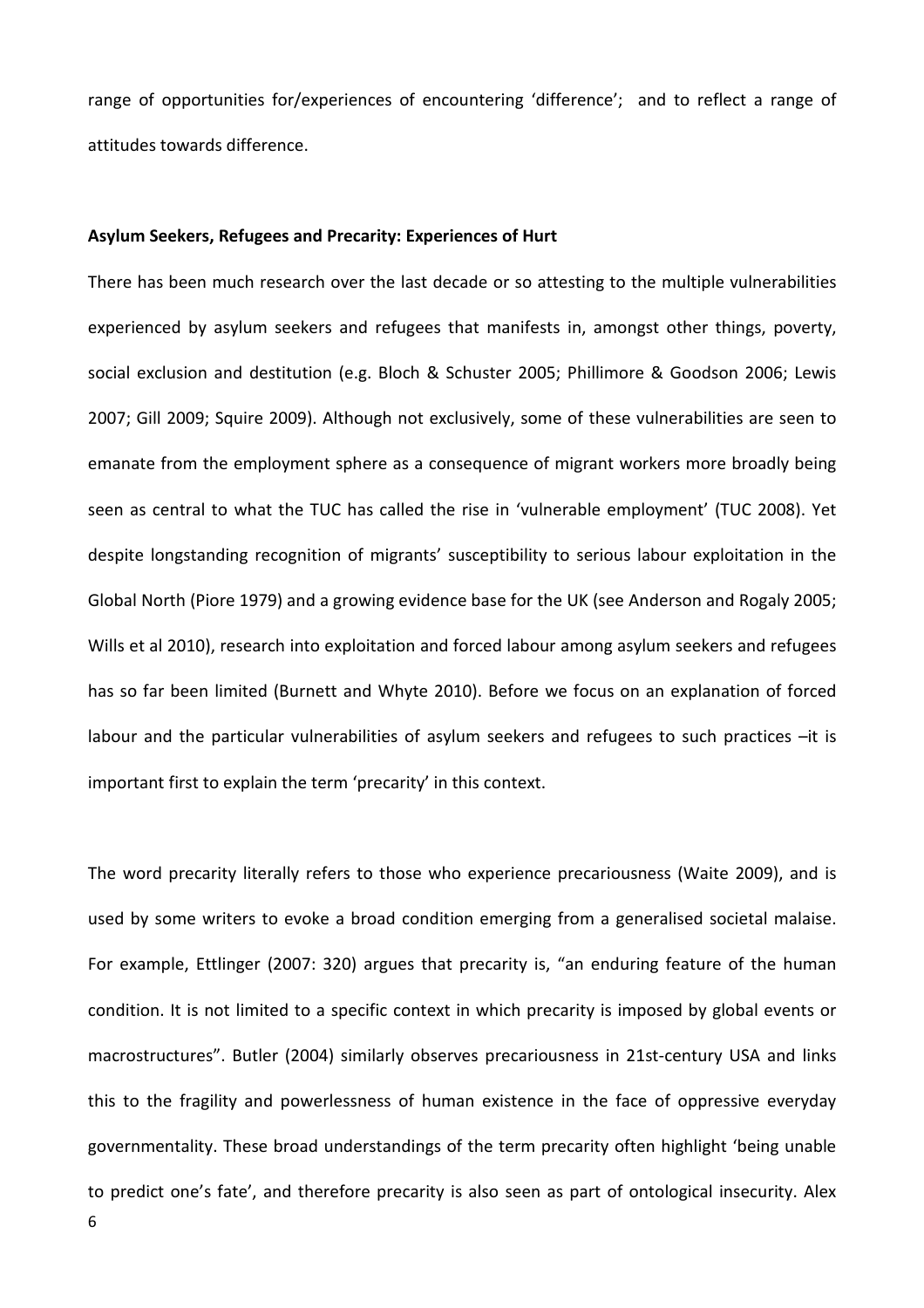Foti (2004), for example, describes precarity as being a 'worker on call' where your life and time is determined entirely by external forces, or as Butler (2009: 23) has more recently stated; precarity is 'the condition of being conditioned.'

Yet precarity is most commonly heralded, particularly in political economy and labour studies, not in relation to broad life-worlds but with respect to the specific conditions of labour markets, most especially those in advanced capitalist economies. Its increasing political and cultural circulation as a term has resulted from intensified processes of globalisation, neoliberalisation and the erosion of working class power with concomitant expanding insecure and flexible employment relations, particularly in the Global North. Such labour market experiences have motivated writers such as Ross (2008) and Standing (2011) to claim that groups working in highly temporary and insecure jobs are increasingly subjectified as the new 'precariat'. The precariat is said to habitually reside in the bottom portion of two-tier labour markets in Global North economies (Hardt and Negri 2009); with immigrants, young people, women, new entrants and unskilled workers being the paradigmatic precarious workers (Barbieri 2009).

7 Asylum seekers and refugees are intersected by at least one of these precariat group identities ('immigrant') – and this often combines with other vulnerable statuses (e.g. 'new entrant', 'unskilled worker'). It is for this reason that Lewis et al. (2013) have described the multiple insecurities invoked when this group's insecure immigration status combines with other insecurities as 'hyper-precarity'. Forced migrants' (those seeking asylum) hyper-precarity in this sense can be linked to the structured exclusion inherent in much UK immigration policy (Lewis et al 2012) that has resulted in asylum seekers and refugees being mired in a vast edifice of civic stratification created by the active managerialist approach to forced migrants by states (Kofman 2002, 2005; Mountz 2011). Three groups of asylum-related migrants are invoked here; each with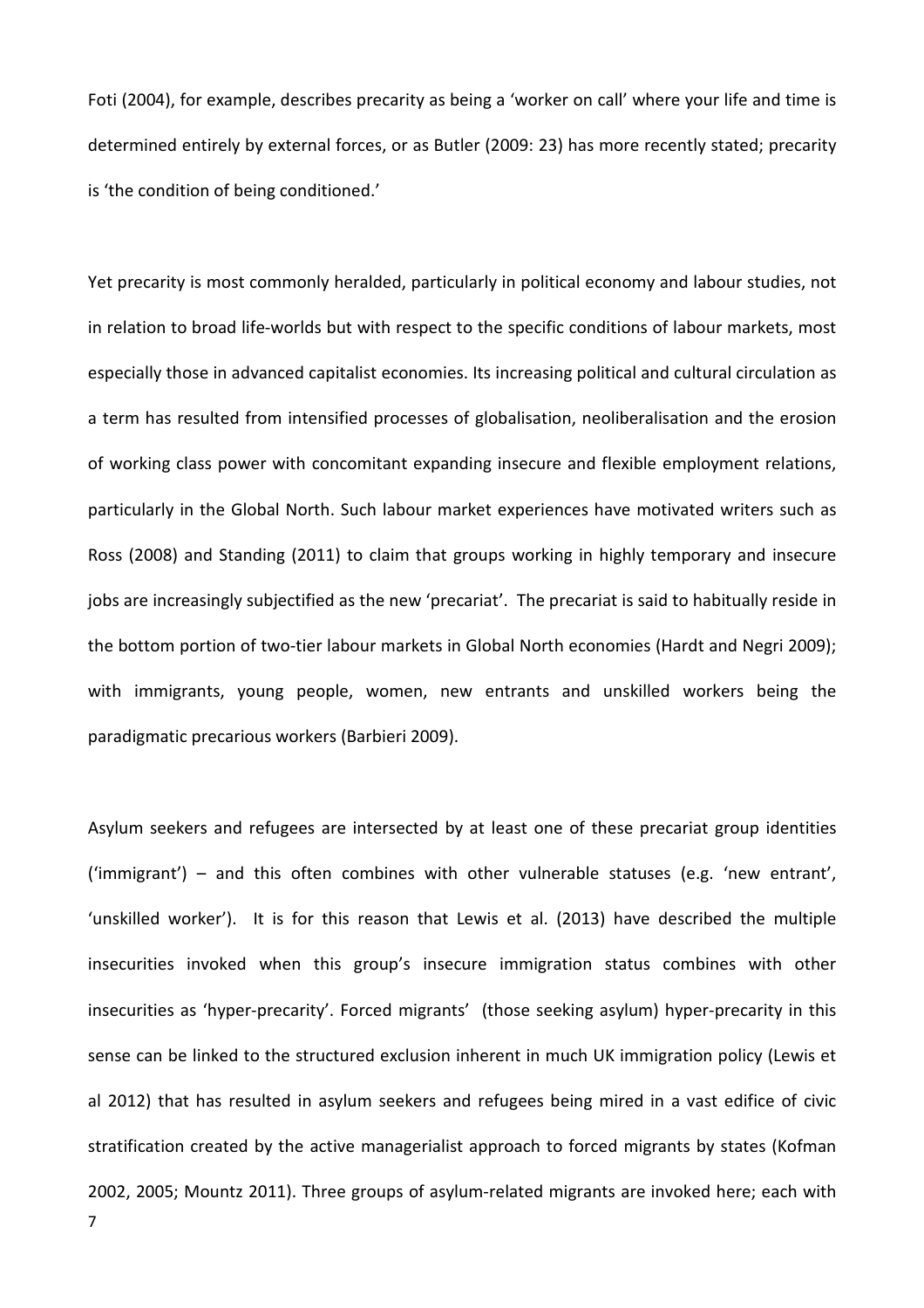different socio-legal statuses: *asylum seekers*, *refused asylum seekers* and *refugees*.. Socio-legal statuses accrue to different migrants according to their particular state-defined immigration status and their specific rights to residence, work and welfare (Dwyer at al 2011).

*Asylum seekers* are structurally and intentionally excluded from the labour market, as, since 2003, they have no permission to work (except in exceptional circumstances when an initial decision takes longer than 12 months in which case they can apply to the Home Office for limited right to work). It is also important to note that while asylum seekers are eligible for asylum support, these payments are set at 70% of mainstream benefits (i.e. the calculated amount with which it is possible to live just above the breadline*). Refused asylum seekers* have no right to work or recourse to public funds. Many of those applying for asylum are refused and have their support removed (within 21 days), however a large portion of these are unable to leave the UK (Refugee Action 2006). Refused asylum seekers are therefore situated in a similar position to the wellknown vulnerability of other types of undocumented or irregular migrants (e.g. McKay et al 2009, Valentine 2010). *Refugees*, in theory, do have access to full rights to work and welfare. However, refugees are known to experience high levels of unemployment and are particularly structurally disadvantaged in the labour market (Bloch 2004). English language proficiency, limited qualification/skills recognition, discrimination and widespread misunderstanding about rights to work and welfare on the part of employers and Jobcentre Plus staff all combine to constrain refugees' ability to access paid employment (Dwyer 2008). Indeed, refugees are thought to experience one of the highest rates of unemployment of any group in the UK (Bloch 2002).

8 It is clear, therefore, that immigrant stratification and socio-legal status combine to exclude certain groups of migrants from the right to work or access to social security. The result of this is asylum seekers and refugees being sucked into the informal and unregulated economy in order to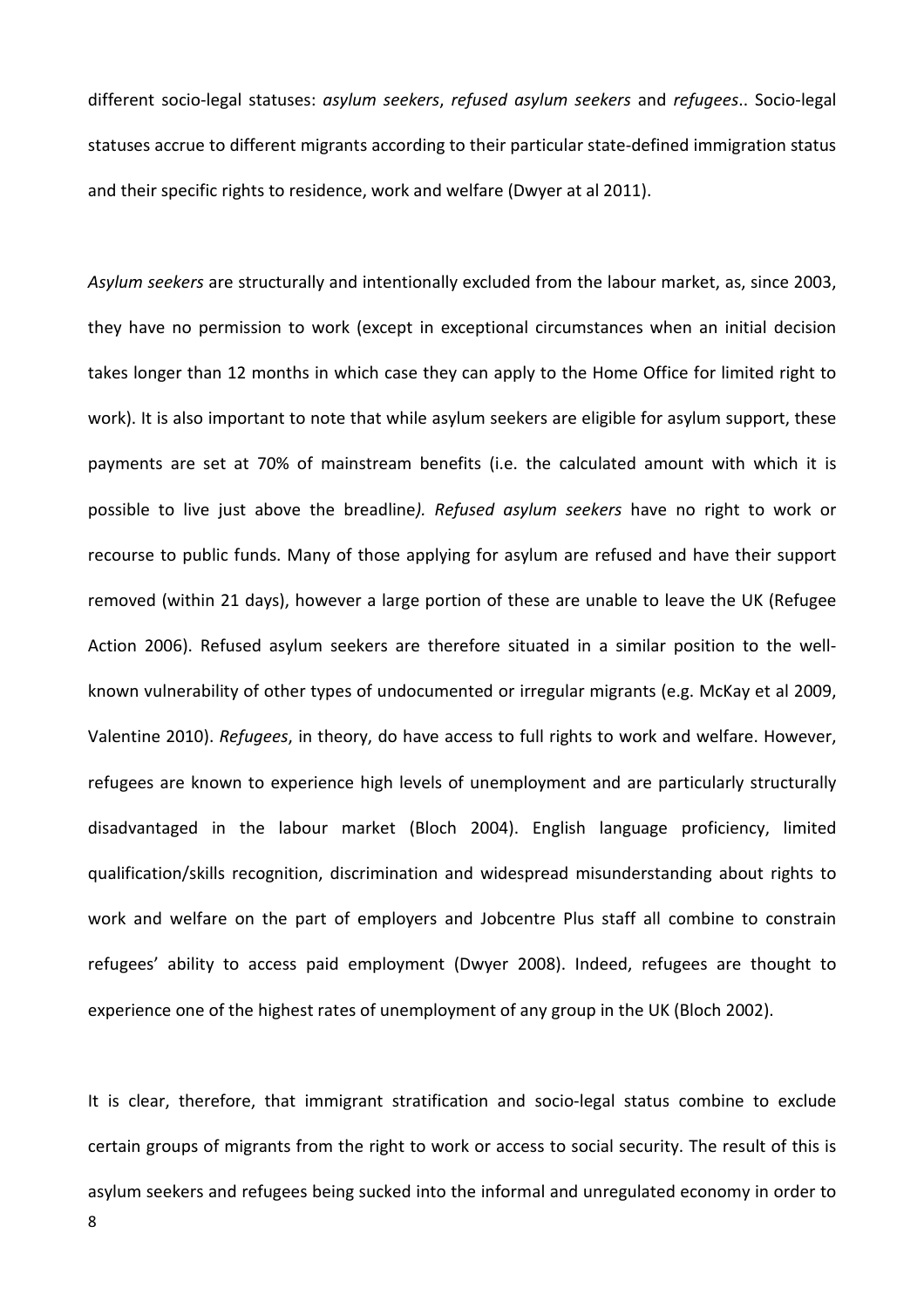find an income (Community Links and Refugee Council 2011). It is within these unprotected lower echelons of the labour market that the spectre of exploitative and forced labour is a real possibility (Katungi *et al* 2006). It is suggested that statutory provisions for *asylum seekers* are failing to meet housing and financial needs of many meaning some may be drawn into forced labour; *refused asylum seekers* are prone to simply 'disappearing' to the margins of society where they are particularly susceptible to coerced labour practices; and for *refugees*, multiple barriers to 'decent' work mean they access the labour market in the most precarious and low paid sectors. Furthermore, highly coercive working arrangements previously entered into out of necessity may continue after refugee status has been secured (Refugee Action 2006). Research into forced labour in the UK over the last few years has uncovered intensive patterns of labour exploitation in sectors such as agriculture, fisheries, food processing, care and domestic work some justifiably carrying the tag of 'modern slavery' (Anderson and Rogaly 2005; Craig et al 2007; Allamby 2011; Lalani 2011; Kagan et al 2011; Scott et al 2012).

The evidence from the *Precarious Lives* project demonstrates the hurt felt by migrants at different stages of the labour process as a result of their experiences of forced labour as well as other highly exploitative forms of unfree labour (Phillips 2012). At the most basic level this is manifest as a sense of *bodily hurt* as a consequence of the physically demanding work they undertake often in uncomfortable and degrading sensory environments (e.g. hot/cold, wet, dirty, dark, noisy or odorous). Moreover, the project has also uncovered extensive evidence of migrants being forced to work very long hours with few or no breaks which leaves them physically and mentally exhausted. These research participants below describe the embodied consequences of their exploitative working conditions.

When we enter the warehouse it's very freeze one – fresh one, like inside a fridge they didn't have no equipment not even clothes at the time it was snowing. […] some of the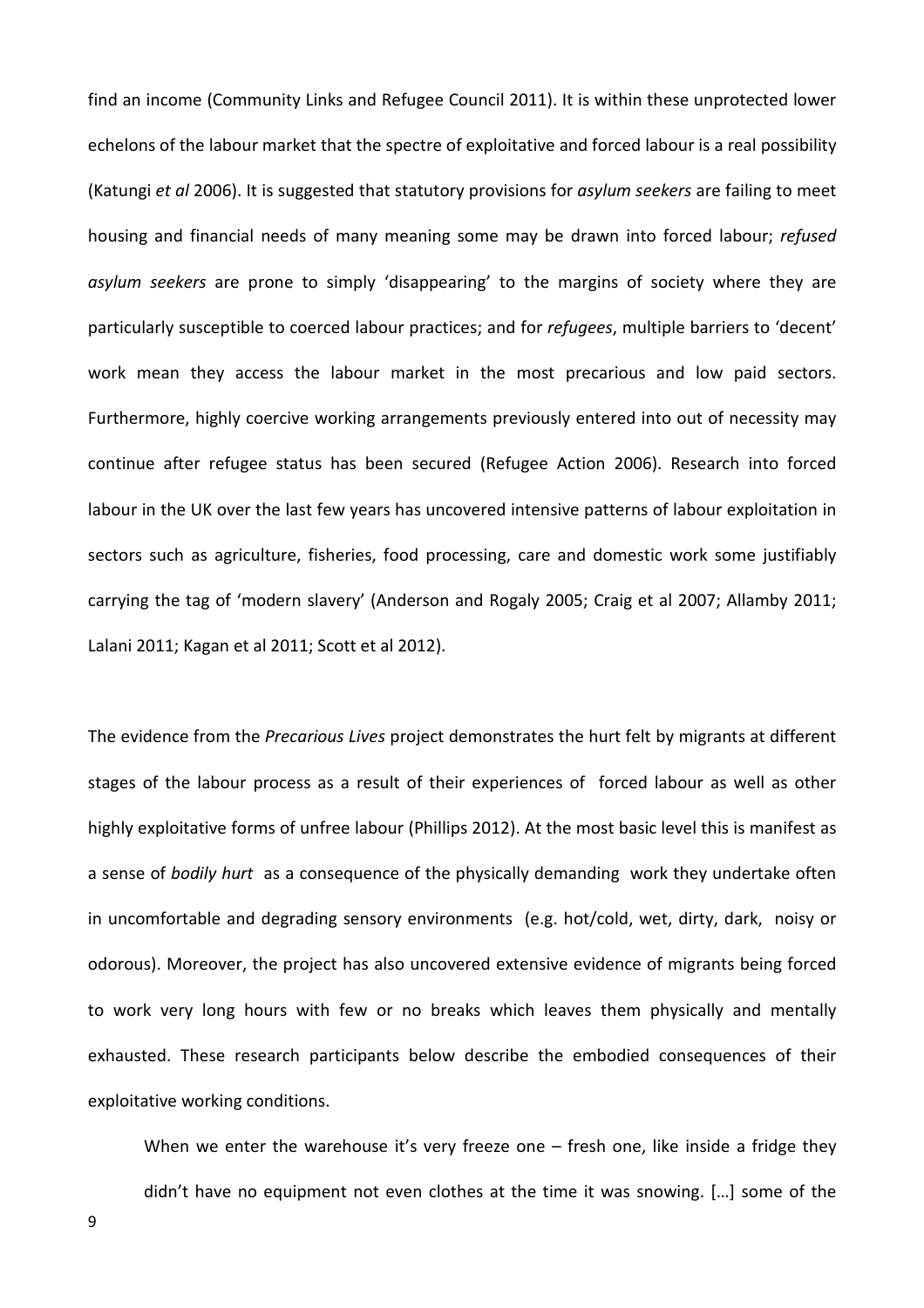team they went for killing [chickens] some of the team are for washing with the machine was and then it goes to the fridge we put in the fridge and then pack in the box and go to supermarket like Asda, Morrison then you can see every people doing it and not good pay. (male, asylum seeker from Africa, 30s)

"I was getting more tired and tired and at one point I thought I was going, I was about to die because I could feel my body was wearing out. And I was thinking…. how long was this thing going to go for? At one point I thought ok I think this is how God has made me to live my life. And I wonder again how can God leave me again to be suffering like this." (Female, refused asylum seeker from Africa, 30s)

The project also uncovered evidence of extremely low pay levels. Participants described being forced to undertake periods of unpaid 'training' or 'apprenticeships' and of having their wages withheld, experiences which resonate with research in the context of the Global South (e.g. Bastia and McGrath 2011). Such experiences of exploitation result in *material hurt* with the asylum seekers who participated in the research recounting how they are forced to work in the informal economy to meet their basic needs because they are excluded from mainstream welfare provisions and do not have the right to work in the formal economy while their asylum claim is assessed. Indeed, the second participant quoted below suggests that destitution is a deliberate policy by the government to utilise cheap labour and encourage slavery – a way of governing and disciplining asylum seekers for the broader 'good' of society:

Interviewer: So what did you get paid?

Respondent: Actually from the first week they didn't pay us. I work since six until 12 in evening in night, 12 in night only they give us £80. £80-£100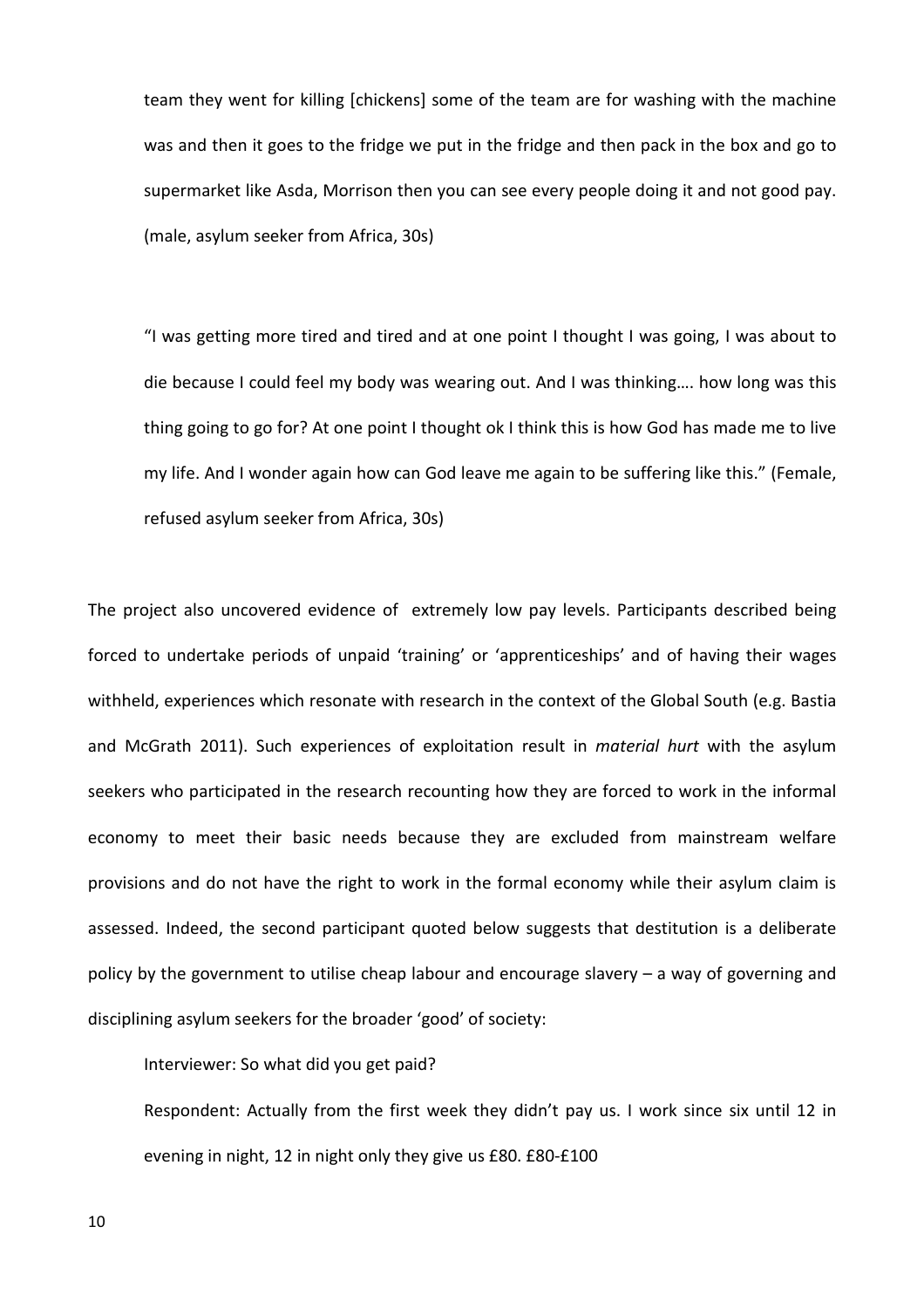Interviewer: A week?

Respondent: A week.

Interviewer: But the first week, no pay. What did you say when they didn't pay you the first week?

Respondent: We keep quiet, we didn't say anything, they told us the first week the system in Britain no pay. So we will pay you the following week and we accepted […] every day we keep doing the same job and it's not easy job […] plenty plenty chickens. Imagine per minute you have to pack it very quick otherwise them, they come and shout at you as well if you not doing very well they shout you, they just treat you like something, you know (male, asylum seeker from Africa, 30s)

I'm just saying though, what I believe is maybe you are British person and you don't like to hear it, but I believe, before Great Britain went to India, Africa and brought here slaves by force […], and exactly they are slaves like me. […] They are the slaves, and they are paid less, so less, and it's good for situation and society of here. If I have a shop and I have three illegal workers my work is sweeping the floor, washing the dishes kind of job that English people don't like to do it. […] And when I'm illegal instead of paying me £6 and a half for an hour, you know they are going to give me £3, then the cost of that shop, it's come down. And that shop can give you a cheaper food – that's good for this society. That's the slavery of this country (male, refused asylum seeker from Middle East, 20s).

11 The precarious socio-legal status of asylum seekers and refugees can expose them not only to bodily and material forms of hurt but also to psychological exploitation by unscrupulous employers who threaten to expose the fact they may be working or residing in the UK illegally. Here, research participants described this *psychological hurt* in terms of being haunted by a fear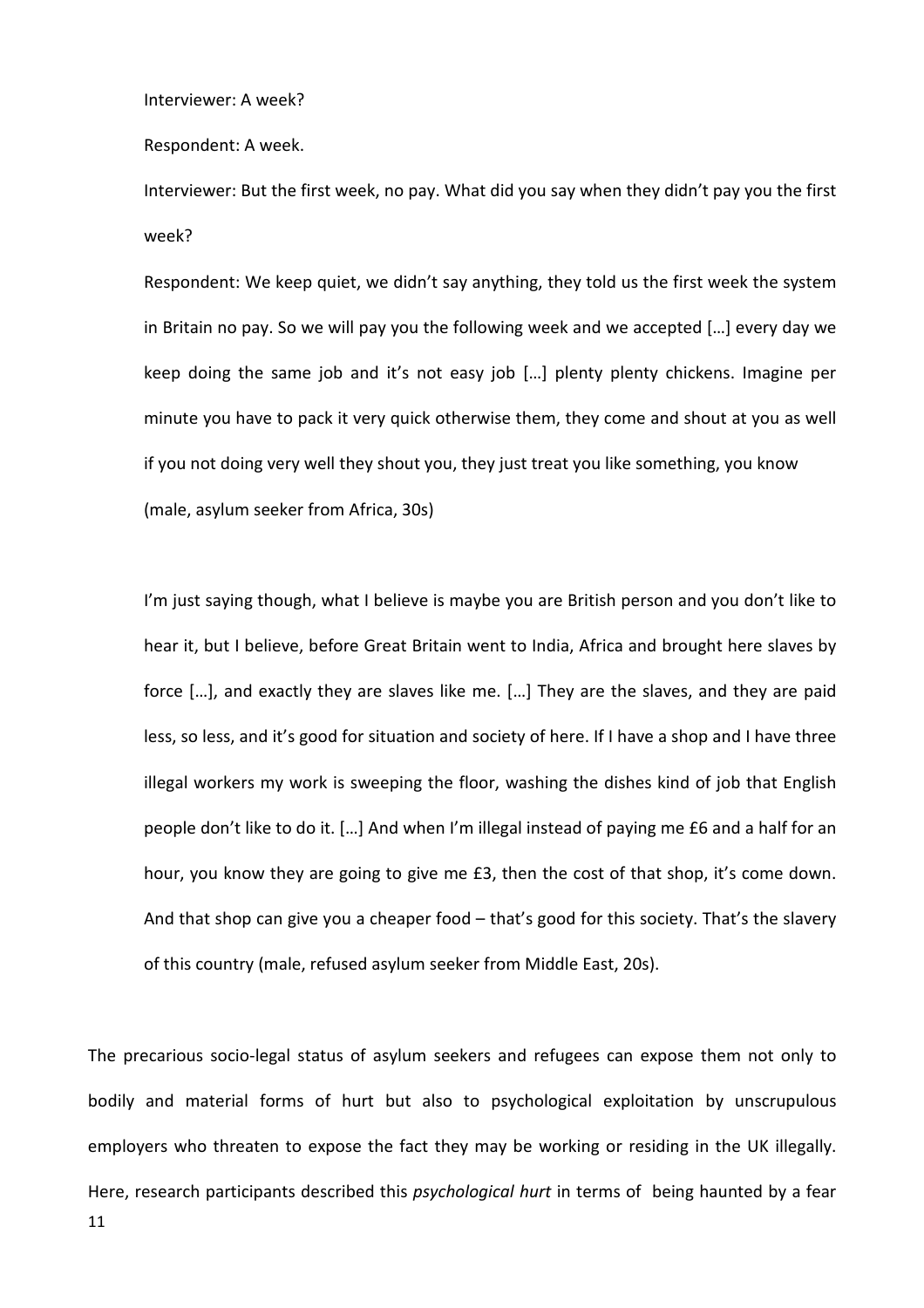of deportation given that this would be likely to result in their imprisonment, torture or death. This extreme anxiety in turn is a barrier which prevents many from accessing support and help, leaving them emotionally isolated and highly vulnerable.

She used to tell me sometimes – oh you \*\*\*\*ing African if you do anything I will call the immigration office and they will send you back to your country. You know swearing…Even sometimes I thought of ending off my life and then I thought I am trying to explain to the immigration office that I'm just  $-1$  love to be in my country but the thing is I can't go back to my country. You know [regime] can kill me and some of my family back home are in trouble. And then this girl she take that more advantage (Male, asylum seeker from Africa, 30s)

For some the threats extend beyond denunciation to actual violence and abuse. Although not speaking about asylum seekers specifically; Bauman's (2007: 9) pronouncement that "fear has settled inside saturating our daily routines" seems apposite for many of the participants in *Precarious Lives*.

Then I realised that after doing the delivery they were just making fun of me, they were ... So they were waiting for me to pay them back, I told them you never paid me, so they were asking for the money for the £20 they had already paid me, but I told them I don't even have the £20 with me. While I was speaking with these people there were other people staying outside on the steps and all of a sudden one of them kicked me in the face, kicked me in the mouth, the face. I was on my own and there were all together five people, three young men and two young women, so all of them attacked me and I thought I was dying. At that time I could see death with my eyes, and I could never believe I could survive.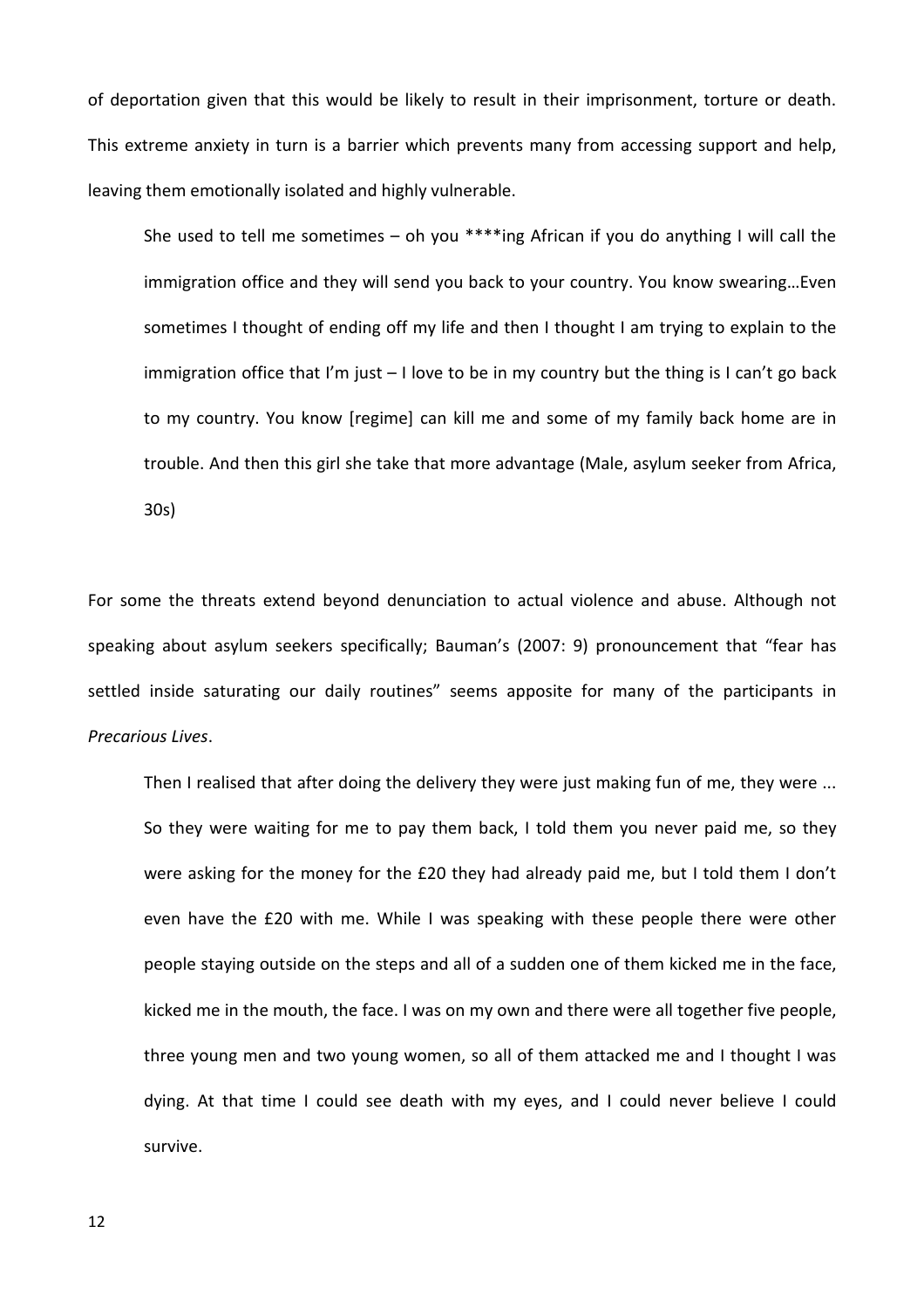The inability of many asylum seekers and refugees to escape their forced labour situations (conditioned by a mix of policy, institutional and organisational weaknesses across the state and non-governmental sector) and their immigration precarity closes down their ability to predict or plan their own futures. While for some this disembeddedness and uncertainty about the knowability of their futures produces a sense of anger and injustice which strengthens their selfidentity and sense of moral absolutes (see slavery quotation above); for others it generates a sense of *ontological insecurity* in terms of a loss of confidence in the continuity of the self-identity ('I can't do anything', 'There is no future for me'. 'There is nothing I am thinking').

I don't know how to plan – my daily life. I don't know what to do, I can't make my mind, I can't, I can't, *I can't do anything*. I just live like, you know, I sleep wake up eat, go back to sleep and wake up. *There is no future for me*. *There is nothing that I am thinking* [emphasis added], oh tomorrow, I become like this... I become that. I just can't even think about it. And I never thought about anything. (Male, Middle East, 20s)

This section has demonstrated some of the ways that asylum seekers and refugees experience insecurity through the capacity to be or feel hurt. Neoliberalisation, deregulation and the consequences of austerity policies have combined to create a context in which asylum seekers and refugees have become highly precarious populations. As such, they have become subject to exploitation by other actors within the State (e.g. gangmasters, labour recruiters, unscrupulous employers). Notably, the *Precarious Lives* research has demonstrated how this group experience *bodily hurt* as a consequence of physically demanding work environments; *material hurt* as a consequence of financially exploitative terms of employment which often result in destitution; *psychological hurt* as a result of their fears of deportation and violence/abuse - an anxiety which is often deliberately mobilised by employers to subjugate them. For some this adds up to a sense of *ontological insecurity* (a sense of a loss of confidence in their self-identity). Yet, despite the extent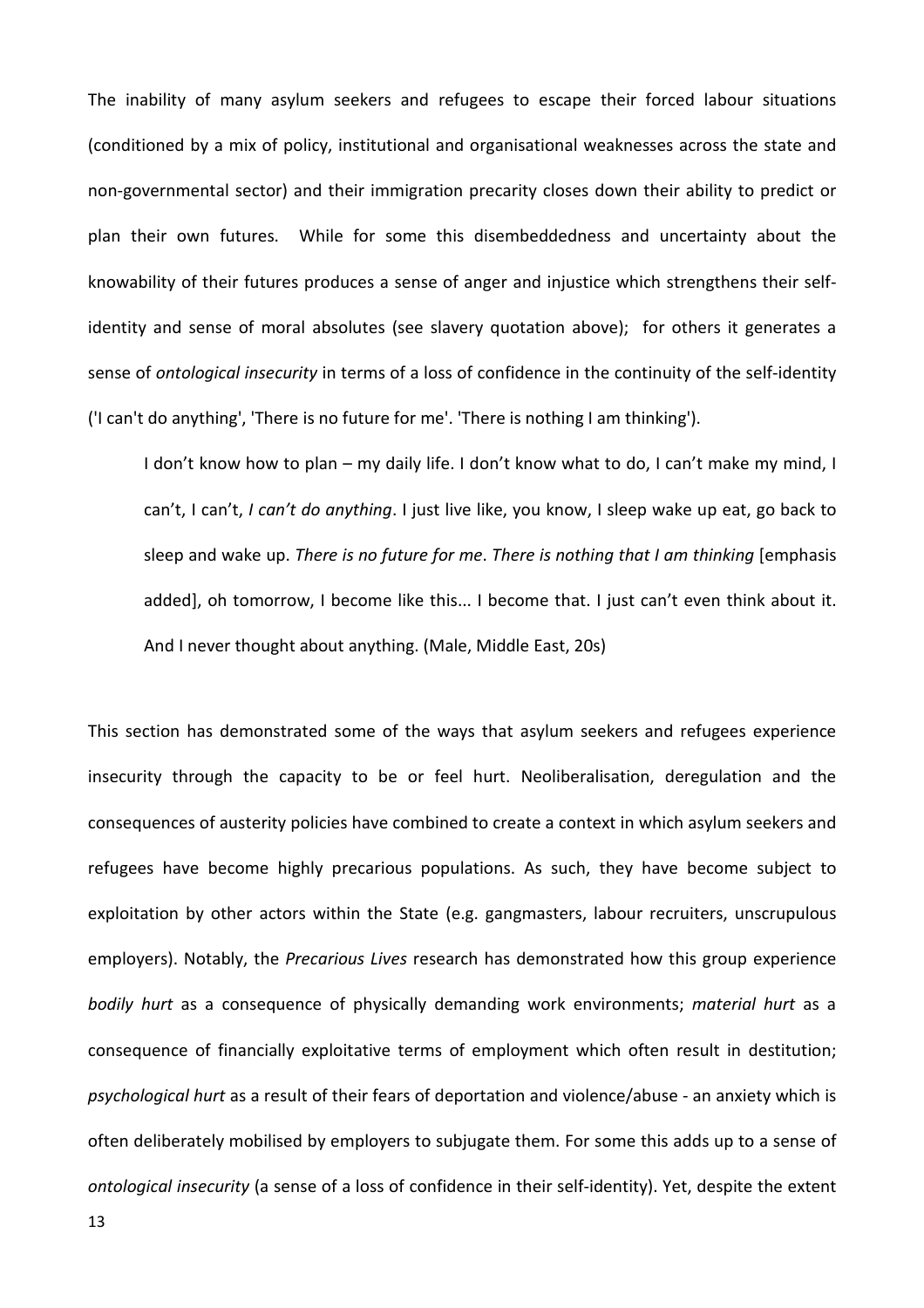of the hurt experienced by the research participants some their accounts nonetheless also convey a sense of agency (see further discussion in Waite et al 2013). This is evident in terms of their ability to recognise and articulate the injustices they encounter and their implicit resilience in the face of precarity. For these research participants despite all the hardships and hurt they encounter they create a sense of routine and continuity in their social and material environments and remain secure in their own values and moral absolutes. In the following section we reflect on the response of the majority population to the presence of asylum seekers and refugees in the UK.

## **Majority Citizens: Perceptions of Hurt**

New modernity and processes of globalisation have not only brought insecurity and uncertainty to those who experience forced mobility such as, asylum seekers and refugees, but also to majority citizens. In the 1990s Galbraith (1992) suggested that contemporary western societies like the UK were characterised by a 'contented majority' – who were economically successful and secure had little in common with, or concern for, excluded minorities. In the  $21<sup>st</sup>$  century Young (2007) argues that this culture of contentment is a myth. He points out that the rapid social and economic change that has characterised the recent past has made the world seem a less reliable or secure place for majority as well as minority communities. The global demand for flexible labour and the impact of the contemporary financial crisis have reverberated through the employment structure producing rising levels of redundancy, an increased emphasis on short term contracts and parttime work which in turn have created chronic job insecurity even amongst the professional middle class. Those lucky enough to have employment find themselves working harder and longer in what has been described as 'work intensification' (Burchell 1999). This insecurity about economic position has been exacerbated by a process of individualisation which has placed the emphasis on a process of self-actualisation in which individuals have greater choice about how to live their lives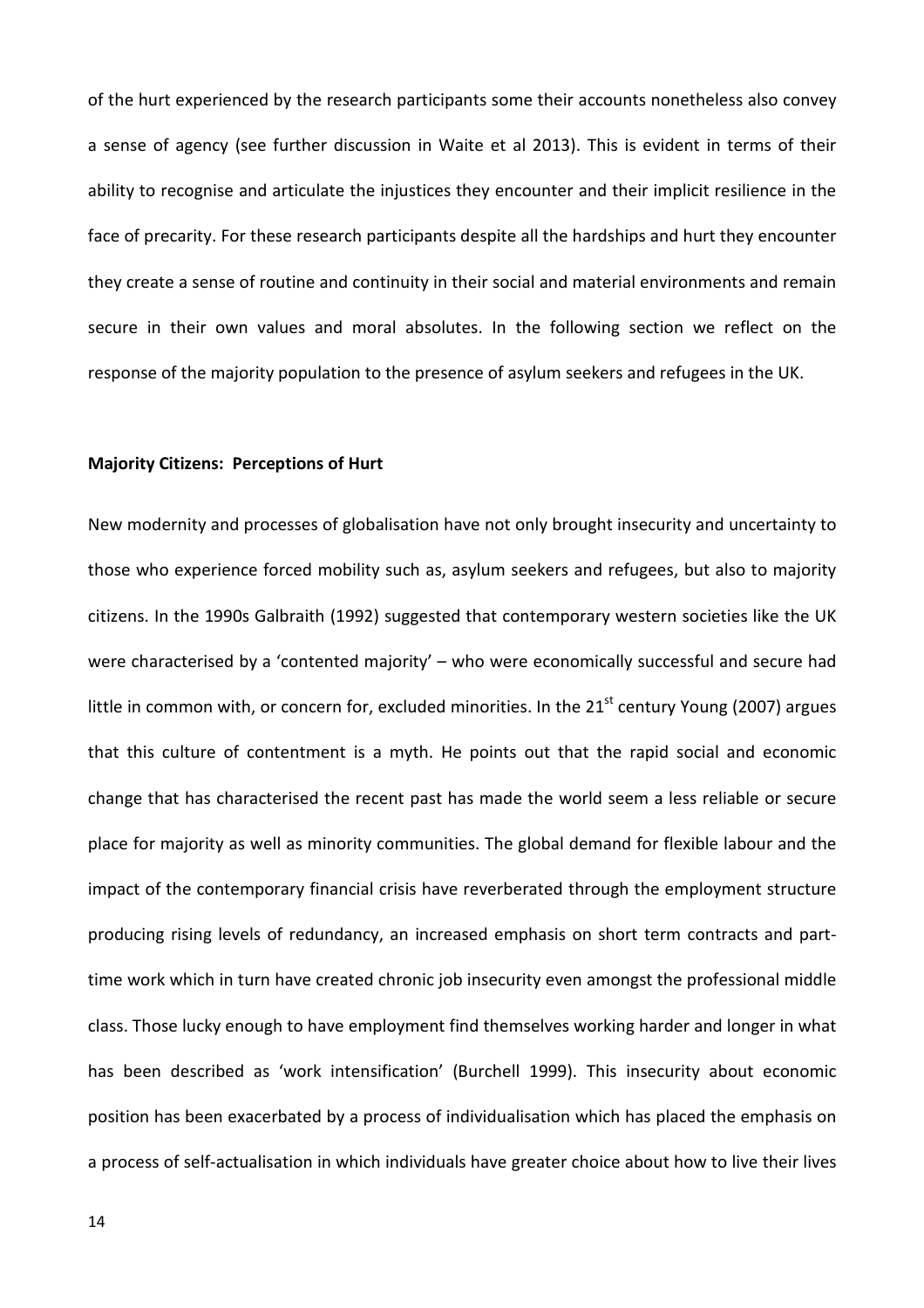but are also increasingly held responsible for managing the risks that ensue. At the same time detraditionalisation and a growing awareness of the pluralism of values has meant old institutions of family community, and religion no longer offer the same levels of certainty. The modern family has become more unstable with rising levels of divorce and separation in which the economic necessity for dual career families and the repercussions of work intensification are likely to be contributory factors. In turn, the pressures of such economic and social transformations knock onto communities as well with population change and mobility and economic uncertainty all creating insecurities over competition for resources (Valentine and Harris 2013). Faced with these forces of change the once contented majority is also beset by a sense of precariousness.

This context however, has not produced a recognition of potential shared concerns about economic insecurity with minority groups but rather has created an anxiety about the threat such groups might pose to majority groups' ability to maintain and protect their privileged status and way of life (Sivanandan 2001). While there is evidence that established minority ethnic groups are increasingly accepted as part of a multi-cultural society, hostility to recently arrived immigrants and particularly asylum seekers is growing (Finney and Peach 2004). McGhee (2005) argues that the harsh new immigration and nationality laws brought into the UK by John Major at the turn of the 21st century – including the 1992 *Asylum Act*, 1996 *Asylum and Immigration Act* – followed by subsequent governments' philosophies of organising immigration policies around a principle of deterrence (Fekete 2001) have contributed to creating a climate of xeno-racism. The suspicion at state level about whether asylum seekers are genuine or economic migrants 'shopping around' for a European destination which will offer the optimum benefits/support has contributed to the stigmatisation of this group which has been fuelled by inaccurate and unbalanced national tabloid media representations of illegal immigrants living off the welfare state (Sivanandan 2001; Cohen 2002; Finney 2004; ICAR 2004). Such discourses of insecurity about the legitimacy of immigrants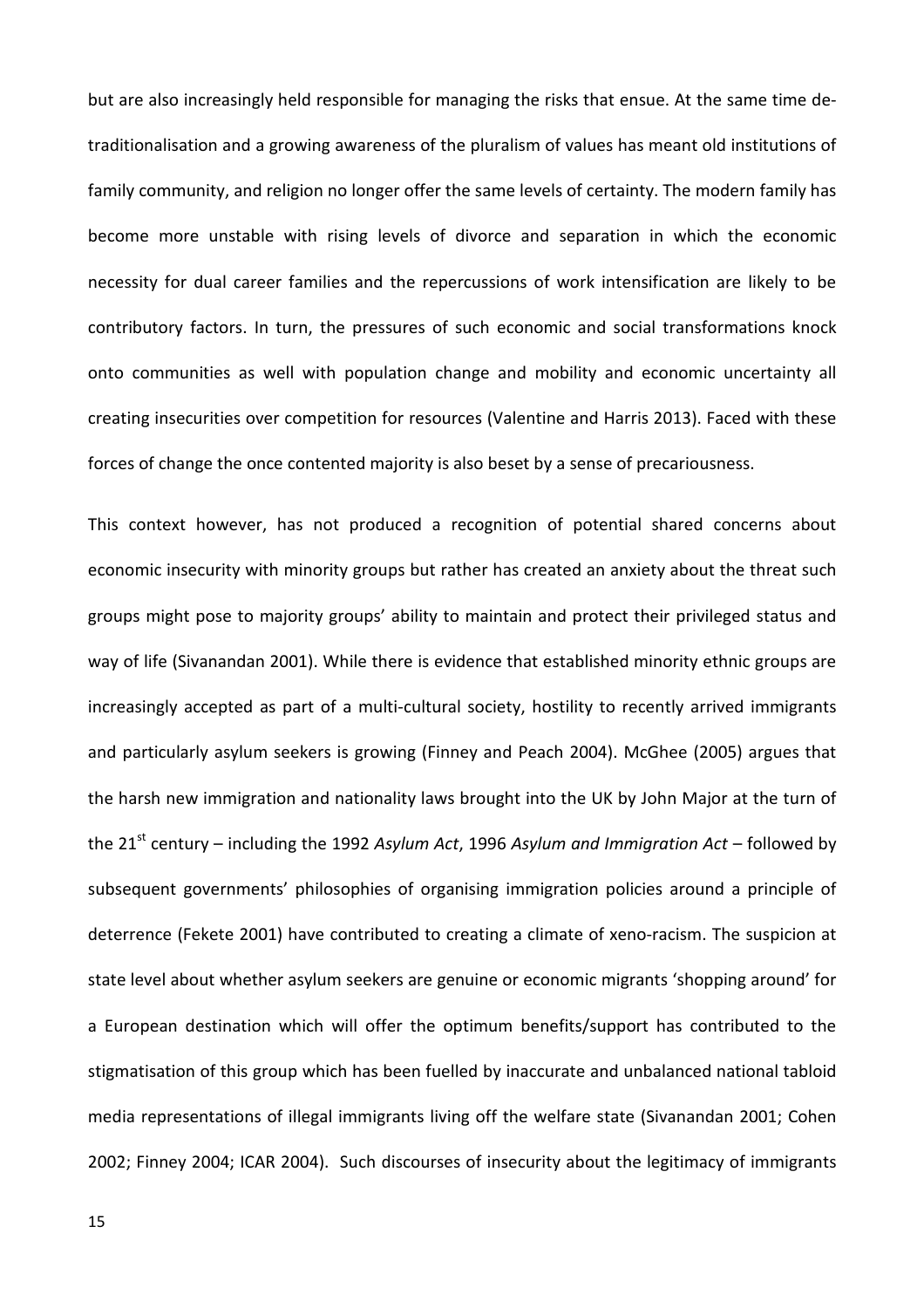to claim asylum and refugee status were evident in the narratives of some of the majority citizens who were interviewed for the *Living with Difference* pilot and project. In particular, 'folk tales' about so-called 'bogus' asylum seekers were drawn on to illustrate this uncertainty and to justify a desire for stricter regulation of immigration to exclude economic migrants who are perceived to be working illegally. In this sense, the research participants accounts suggest a *psychological hurt* - - a fear of being 'cheated' or a sense of injustice.

…when children arrive on their own from war torn countries…if they're on their own, under age of 16, we have a duty to make sure those children are cared for. But there's been several occasions where there was one lad he'd been in school, 15, and then he was in a car crash. He died in a car crash and when it turned out he was actually 21 years old but he'd been in mainstream school with children under age of 16… they've been in a sexual relationship with him. This is where we're at as a country; we've got us hands tied because we've got to take what people say at face value. If they turn up with no papers and they say they're a 15 year old boy from Iraq, they do… That's what a lot of them have been doing (white, male, 30s).

Some of them I'm okay with, the obviously genuine ones where - like Afghans and Iraqis. Somalis, well my next door neighbour's a Somali. I've no problems with them because their country's in a right state - with civil strife and all the rest of it…But as regarding the asylum seekers that are basically economic asylum seekers… all flooding in to various parts of Europe and then trying to make their way into this country. As soon as they arrive in this country they say give us a house and give us some money - now that's the people I don't agree with... I mean we're having economic problems ourselves and if we get 10,000 economic migrants coming in in 12 months - they're working illegally most of the time because they've come in illegally ...If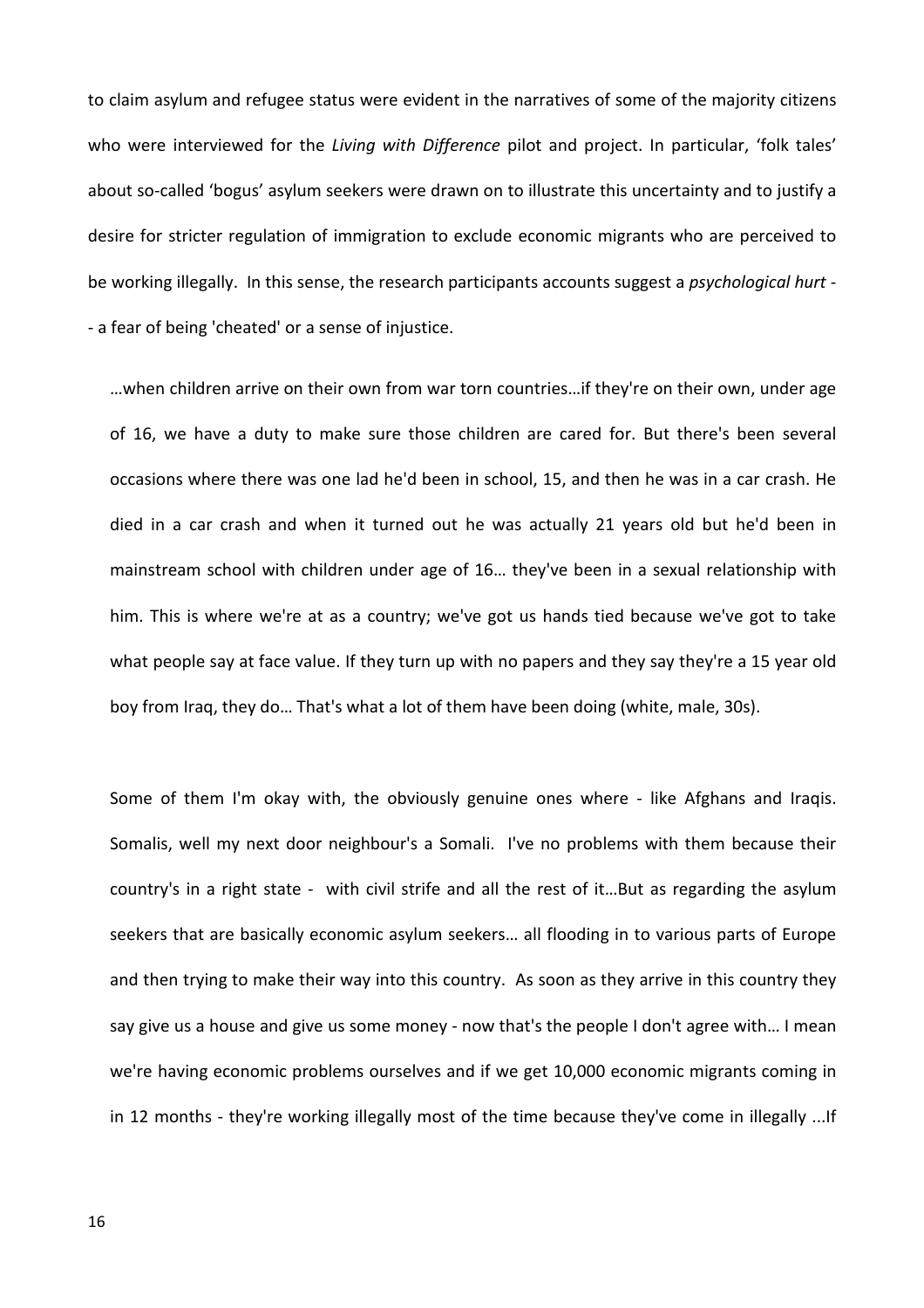they get kicked out I've absolutely no sympathy at all, we've got enough problems getting jobs for our own people (white, male, 60s).

17 In particular, interviewees commonly represented asylum seekers as a needy group who are receiving welfare and support without working to contribute to the economy and implicitly therefore having the capacity cause the majority population *material hurt*. These narratives were strongly predicated on a mobilisation of a Protestant work ethic which dates back to the first age of industrial capitalism (Sennett 2003). Sennett argues that it was in this period that the moral value of work and importance of being self-sufficient, and the consequent fear of being unproductive and dependent, became ingrained in society (amongst rich and poor). The principle of forcing the poor into productive employment by adopting punitive measures such as the workhouse meant these values became embedded into the nascent welfare state. Writing in 1980s Charles Murray (1984) argued that the development of an over generous Welfare State created dependency among the poor and a lack of motivation to work as well as contributing to wider social problems including crime, and incivility. This moralisation of work has persisted into the  $21<sup>st</sup>$  century with 'dependency' reproduced as shameful in contemporary popular and public discourses (Valentine et al 2013). This was evident in the *Living with Difference* pilot and project interviews – the research participants below represent asylum seekers and refugees as receiving privileged support from the welfare state in contrast to the working population (echoing similar ways of othering previous generations of immigrants: Holmes 1997). This is not only argued to be unfair but also to hurt majority citizens by threatening their right to resources as well as the material security of family members who are now unemployed or retired, having worked hard all their lives (cf. Dench et al 2006). In such ways, the research participants' make relational claims comparing their own sense of material hurt and insecurity with the apparently pampered lives of newcomers ('they're getting it handed on a plate' v I see my Mum and Dad struggling; 'the tax you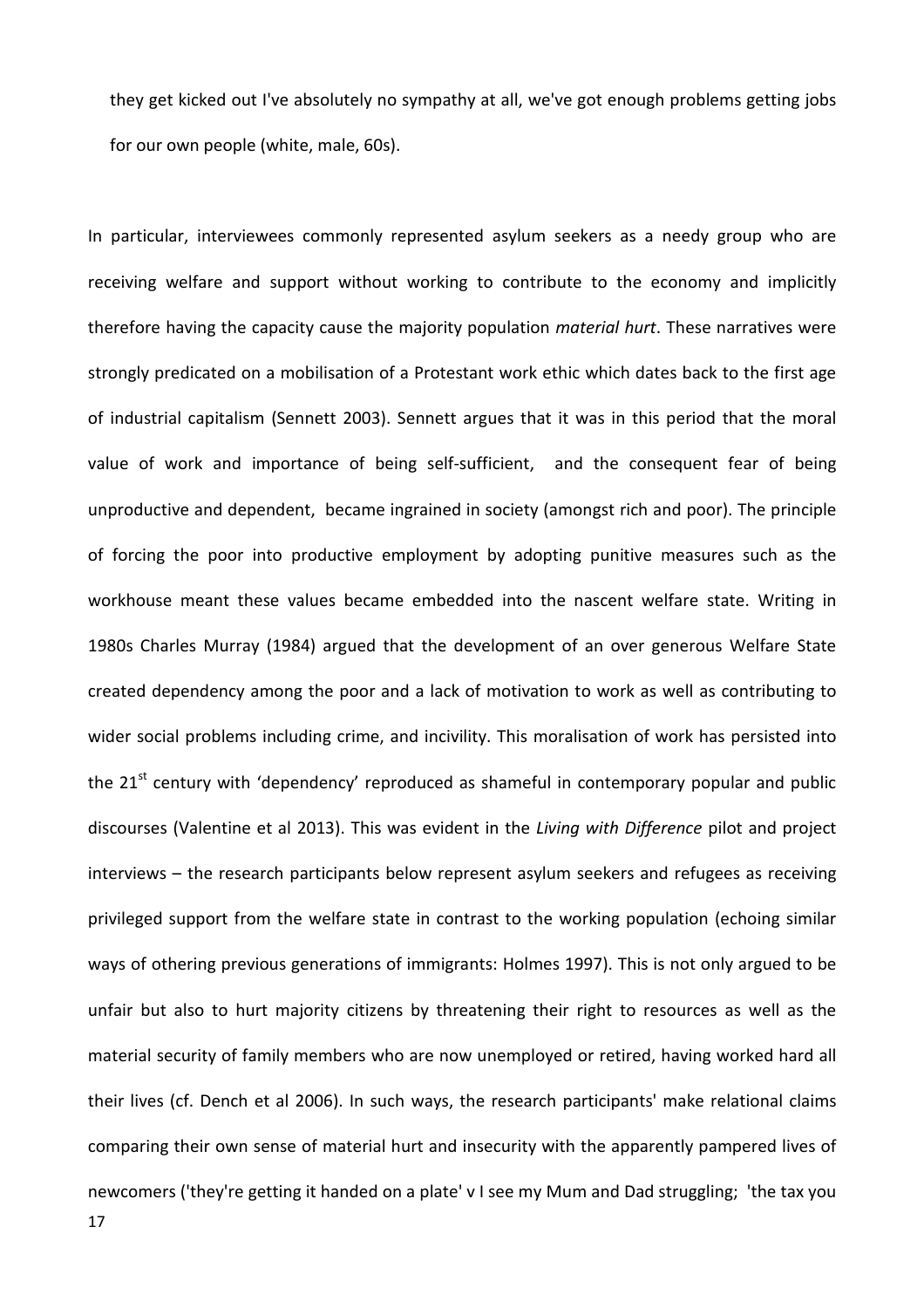pay' v 'they just walk in and think they can get free treatment'; and ' they've got that' v 'all I get are hand', cast downs').

we've worked hard for this place, you know. Before we moved here, everything was secondhand, you know even like the settee, [my] mother-in-law gave me the settee, a lot of my carpets … we're working hard and it makes you sick when you see these people that come from other countries and get a house, they've got… named products on already, and you're thinking well you know we have to work hard you know to actually get what we want, you know and *they're getting it handed on a plate* [emphasis added]. Then *I see my mum and dad struggling*, and that really makes me very angry, you know that they are struggling, we're ticking over nicely but you know they struggle along, yeah. [referring to raising the retirement age]…'cos they're saying about moving the age up, well I think that's stupid because they move the age up to seventy for like a man or sixty five for a woman, you know like a friend of hers, he retired at sixty five, a few months later he died of cancer, and he's worked all his life (woman, white, 40s).

why are they particularly coming to Britain? Why do they cross all those other countries in order to get here? Is it because we do hand outs …? It's so easy for them … it is so expensive to live in this country, *the tax you pay* for council tax, the VAT, everything and you know you want to see something for that money, you want to see something in your own community...[I]f somebody you know or a member of the family's got to wait two years to get an operation, and yet people are coming into this country ...Something actually that annoyed my partner the other day, he went to the dentist and there was... an asylum seeker come in for dental treatment ...I think my partner was quite mad about it, because he said *they just walk in and think they can get free dental treatment* [emphasis added] (woman, white, 40s)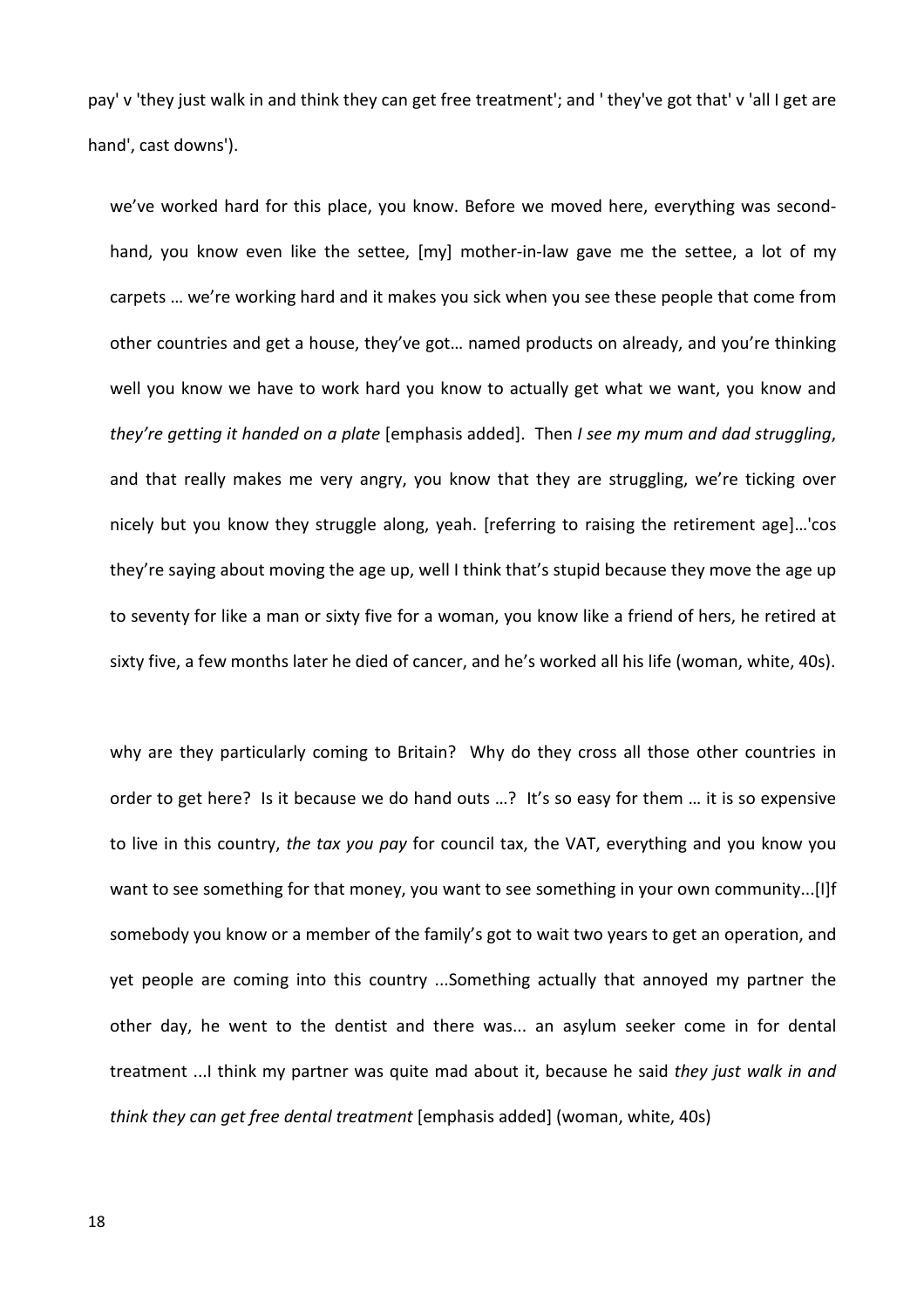when I was at secondary school, the asylum seekers that came over, they got so many ... a guy came in with like two hundred pounds in his pocket and a mobile phone and you think and *you've got that* but I don't get any of that. You know my parents, they're working, they're paying their taxes you know *but I get hand, cast downs all the time* [emphasis added] from mum and dad and like their old phones and stuff and things like that, and they just can get them (woman, white, 20s).

In contrast to those who articulated their sense of hurt through the lens of the self or kith and kin other respondents' narratives of injustice were framed in the context of the nation. Here, they represented asylum seekers as a threat to more 'deserving' 'vulnerable' or marginal populations in the UK (including homeless people, unemployed, children etc) with whom they are perceived to be in competition with for access to limited resources. Although there was also a notable uncomfortableness or defensiveness about the way some interviewees rationalised their views (I'm sorry'; 'They're maybe, maybe not undeserving'; 'try and sort the homeless out first, and then welcome the asylum seekers in') which suggests an insecurity about voicing prejudices and consequently about their own sense of moral values and identities<sup>i</sup>[.](#page-38-0)

When you've got asylum seekers that are coming in and they're given a house straight away, so yeah I think the Government have got to put their foot down and say no *I'm sorry…I'm sorry* but *we've got people on the streets ourselves* [emphasis added] now, our hospitals are getting chocker block...the waiting list is getting beyond a joke, we can't cope with any more people coming in. Yeah, I think everybody needs to look after their own before they start on taking on others, and I think with these asylum seekers coming in, we can't do that, because they've taken over everything else, all the homes that are, you know supposed to be for people in this country ...not people that have just been brought into the country. (woman, white 40s)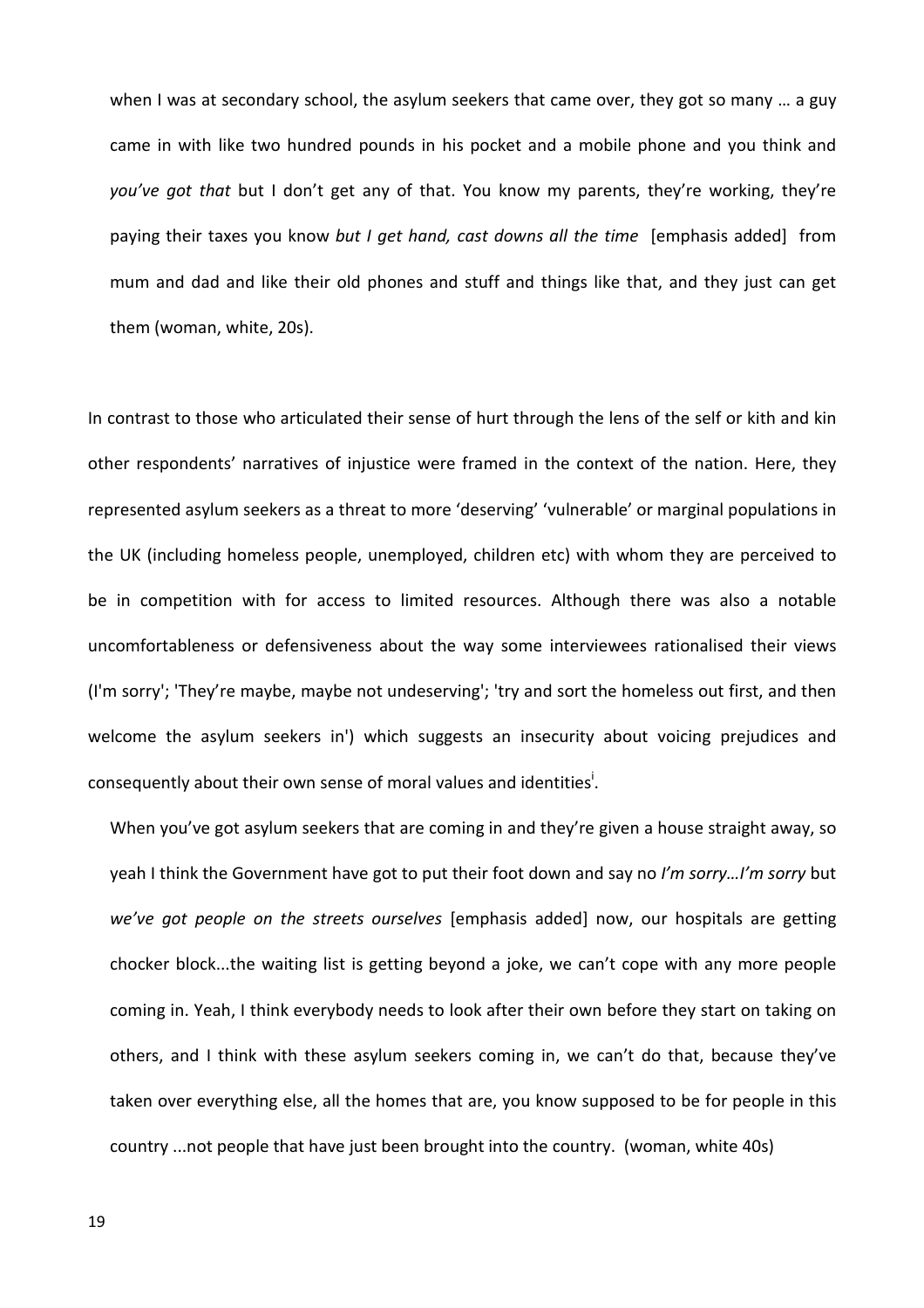there's people I know with children in one bedroom, or two bedrooms and they've got like two or three kids who are born and bred here, you know probably worked or their family's always worked or whatever, so why should they still be stuck like them, and they just come ...they give them [the asylum seekers] the brand new houses, garden, garage and everything else…*They're maybe, maybe not undeserving* [emphasis added], it's just that I think probably the people that are born and bred and lived there, probably deserve it more (woman, white 30s)

well my view is that if there's room in the country, yeah, but my point of view is ...there's a lot of homeless in this country and get the homeless sorted out … *try and sort the homeless out first, and then welcome the asylum seekers in* [emphasis added](woman, white 40s)

The connection between place and identity was the source of many concerns over asylum seekers with participants articulating a *'spatial hurt'* by describing asylum seekers as a threat not only to their own identities but also to those of the communities in which they live. Here, classic spatial vocabularies of prejudice 'flooding' 'overflowing', invading', and 'taking over' were used to explain participants' insecurities about the current and potential future impact of new arrivals on the physical appearance and normal routines, and ways of life of local communities (cf. Sibley 1981, 1995; Holloway 2003, Valentine 2010).

Asylum seekers, we all agree that really flares my mum up... especially when… you know the Government are letting so many in here and they're putting them here, there and everywhere, and not asking what the people want..This place is getting big enough as it is, *it was a lovely little place but they're building more and more houses t*o cope with the overflow of [name of nearby City removed] and *now they're bringing asylum seekers in* [emphasis added] it's going to get even worse, they're thinking of in time…And [name of the rural community in which she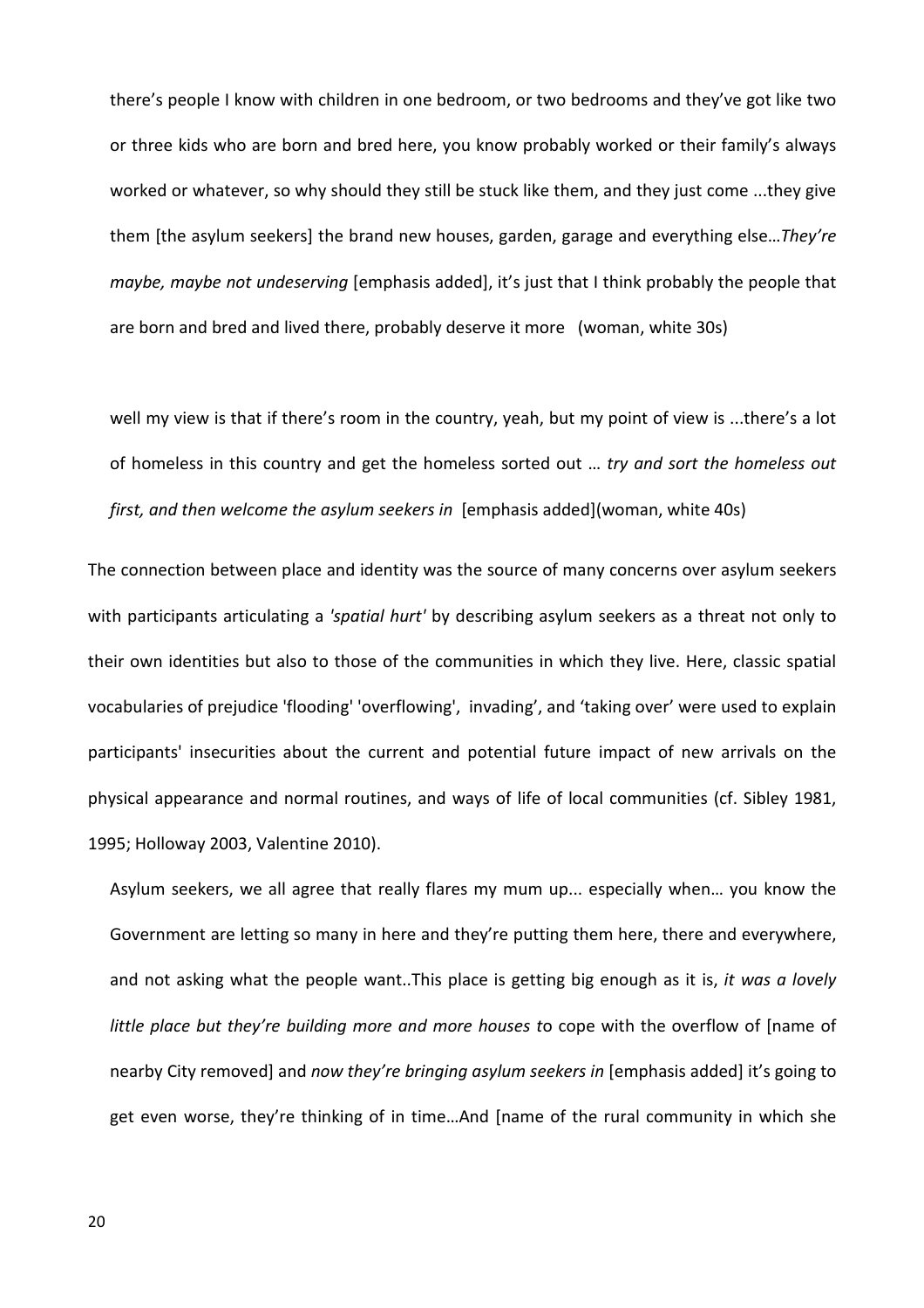lives] they reckon that in time they'll have to build that many houses, to cope with and it's going to be like a town (woman, white 40s).

In some cases, the potential of asylum seekers to threaten the security of the settled community was articulated not only in terms of material, psychological and spatial hurts but also literally as a potentially *bodily hurt* as perpetrators of crime and violence, namely that our bodies may be defiled or hurt by their bodies (indeed as Noxolo argues in this issue, securitisation in the context of post 9/11 terrorism has more broadly produced and legitimised asylum seekers, and even migrants, as intrinsic threats to the safety of the nation). These perceptions of threat repeat common themes in the national tabloid media and public discourses which represent asylum seekers as deviant (Lewis 2005). This is despite the fact that it is more commonly asylum seekers who are the victims of harassment and violence from majority populations.

I mean my friend lives in [place removed] … and I'd say he's definitely prejudiced to asylum seekers, but I mean he's seen mates been beaten up by people from another creed so that's, he's just taken that on face value. (man, white, 20s).

...the biggest debates that we have in this house, about immigration, about the social decline of areas… When you've got a government that's so lax and it just allows our borders to be overrun. I think they were saying there's something like 600,000 illegal immigrants and they don't know where they are at the moment. That's unsettling because what they're doing is they don't know where these people are. Are they working, are they out robbing. Where are they, what are they doing. That again causes a lot of tension? (male, white, 30s)

21 Specifically, women respondents expressed personal insecurity in relation to male asylum seekers. These men were represented as coming from culturally 'backward' societies in relation to the UK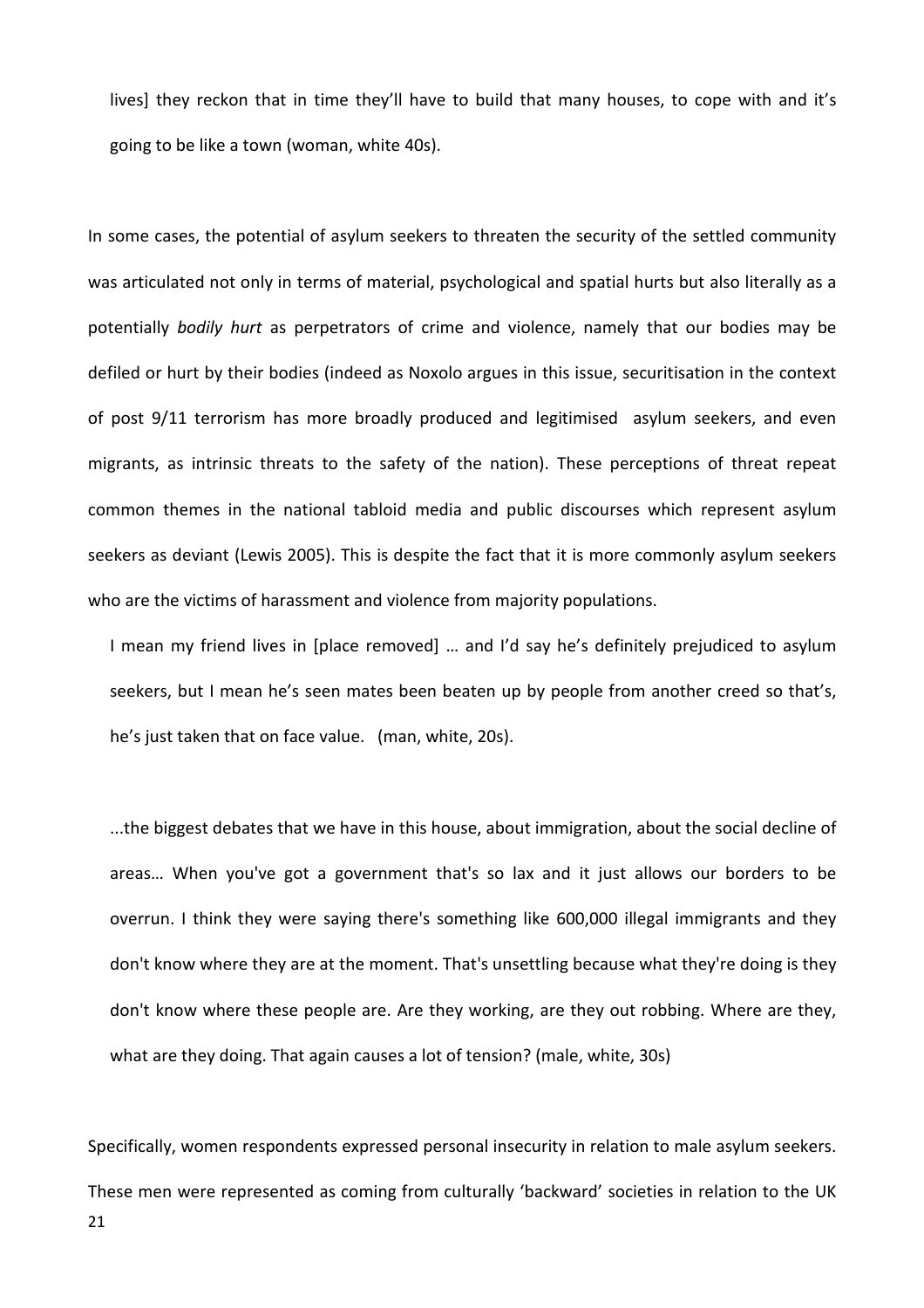in terms of their social practices in public space (such as wolf whistling) that are out of step with contemporary equality laws and norms of social behaviour in the UK. In this way male asylum seekers were literally (in that minor forms of violence such as wolf whistling are discursively linked to major forms of violence like rape) and metaphorically (having cultural views that do not recognise women's rights and might therefore threaten women's equality) ascribed with the capacity to hurt women (cf. D'Onofrio and Munk 2004; Finney 2004; Valentine 2010).

I've never ever met asylum seekers... in a social situation...my only real experience comes from this shop that I mentioned where I used to work, was opposite a café in the centre of [name of town removed]and we used to sort of go over and get cups of tea and stuff from this café and there would be, a lot of time there'd be large groups of I don't know, the Kosovan or whatever country they were from. There'd be large groups of guys, in there, and you only had to sort of go near them, and they'd all be cackling and whistling and sort of saying quite, not exactly offensive, very forward stuff that you, the kind you'd expect ten years ago or twenty years ago from guys from this country. I feel we've sort of moved past that... and now we've got people coming to this country with a different attitude, they think it's okay to do that, and it kind of shocks me because I thought we'd moved past that…so I do think if I do see something that fits that kind of attitude I do feel a bit threatened. (woman, white, 20s)

22 In sum, this section has demonstrated that the majority population – once presented as contented – is beset by insecurities as a product of the economic and social transformations which characterise new modernity. In this context, asylum seekers and refugees have become a classic 'folk devil' (Cohen 1972; Finney 2004) blamed as a cause of these hurts, which include *psychological hurt* (fear of being cheated), *material hurt* (unjust allocation of resources), *spatial hurt* (threat of change to communities) and *bodily hurt* (fear of violence and defilement). These insecurities are narrated by majority citizens as personal in terms of the threats they perceive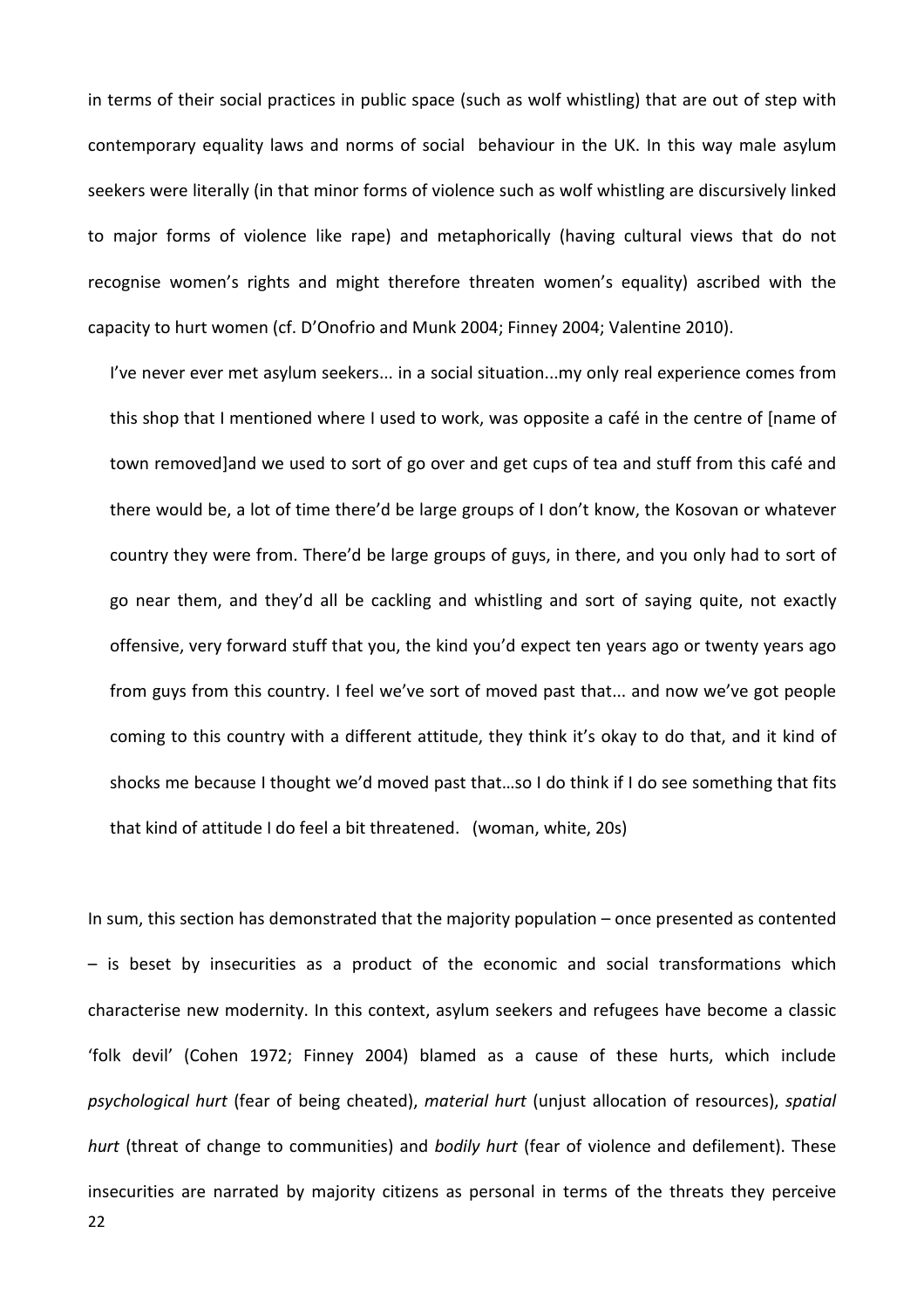asylum seekers to pose to their own livelihoods, and their surrounding social and material environments. Yet, they are also articulated through the lens of the nation, in which the UK – and specifically its ability to support hard working majority citizens and 'deserving' vulnerable communities within it – is represented as under threat. In this sense, the hurt expressed by our majority respondents represents what Darling (2010:134) has described as a "(re)assertion of a national logic of territorialised prioritisation and concern". Whereas some of the asylum seekers and refugees in the first section expressed a sense of agency in terms of their resilience and a sense of security in their own self-identities and moral values, the evidence of this section is that many of the majority interviews were suggestive of a lack of agency. Here, the research participants implicit discomfort at voicing their prejudices is suggestive of a lack of confidence in their own moral values and uncertainty about their social environments.

## **A Politics of Compassion: Conclusion**

Having drawn out two understandings of the capacity to hurt – both the ability to *be or feel* hurt, and the act of *doing* hurt to others, we argue that a shared recognition of what it means to *feel* hurt (i.e. bodily, material, psychological, spatial and ontological) – albeit to very different extremes and with very different consequences -- might be mobilised politically to challenge the doing of hurt to others. Specifically, our empirical research shows that while both the asylum seekers/refugees and the majority citizens interviewed for the *Precarious Lives* and Lived *Differences* research projects perceive themselves to feel hurt by the other group nonetheless neither group recognises the way they are perceived to do hurt to others. Indeed, the research also suggests that majority group individuals can often act in compassionate ways towards vulnerable individuals in everyday life despite holding negative views about asylum seekers and refugees as an abstract group. This was reflected in the accounts of both the majority group and asylum seekers.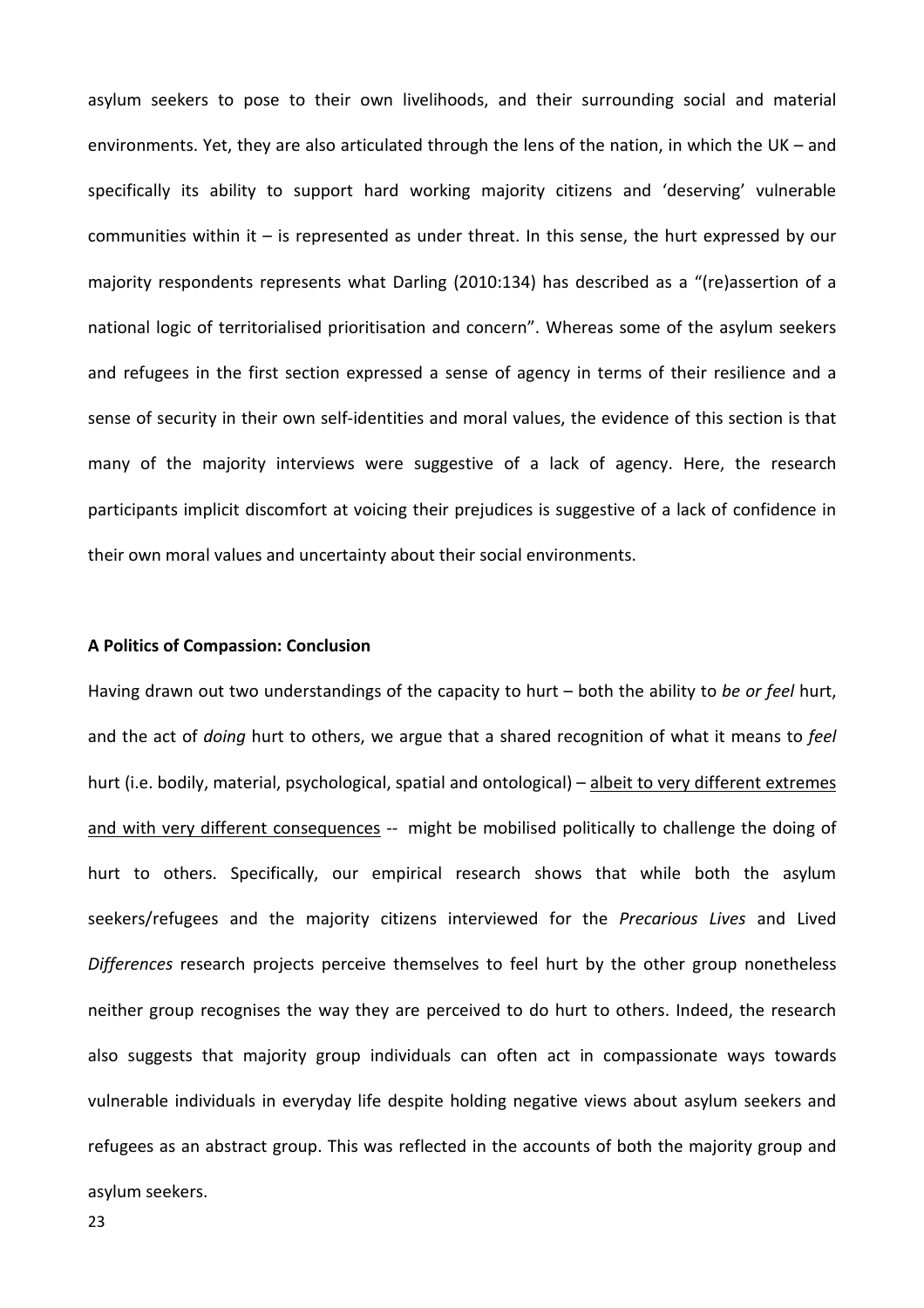My next door neighbour, she's Somali - she did tell me which religion she is - she asked me in on Friday evening to have a go at getting her television working because she'd bought this new television and she couldn't seem to get it to work, couldn't get any picture on it. Now the place smelt very strongly of curry type foods, now I'm allergic to that type of food so I can't eat it, but I was tolerant enough to go in and have a go. As it was there was nothing I could do, the television needed a decoder, but that's beside the point, I was tolerant enough to go in and have a go, even though I wanted to get out of there as soon as I could because of the smell of the curry (male, white. 60s)

[talking about factory work place] To be honest one, there was one, everybody was nice, especially one lady was there which is old as my mum. She was very very nice to me and always really, because we worked together I tried to help her, because I respect her too much. [edit] Even in England, I can see many nice people who is very …. you just enjoy...and they speaking and they see you and they speak to you (refugee)

24 Here, most research participants described separating their beliefs (as abstract practices) from their actual everyday conduct when they meet asylum seekers and refugees. Their ability to do so seems to be facilitated by an ethic of care towards marginalised 'others' understood and refracted through other identifications (e.g. "race", gender, age etc.). This is mirrored by evidence from previous empirical work with religious groups about their attitudes towards homosexuality which demonstrated that the 'what is' (i.e. personal experience) for both heterosexual and lesbian and gay people of faith is prioritised over theological or institutional perspectives of 'what ought to be' (Valentine and Waite 2012). Indeed, in the context of the internal diversity of most contemporary European and North American societies Amin argues that the proximity of difference demands an 'ethic of care' for those unlike ourselves. He has dubbed this the 'politics of propinquity' (2004,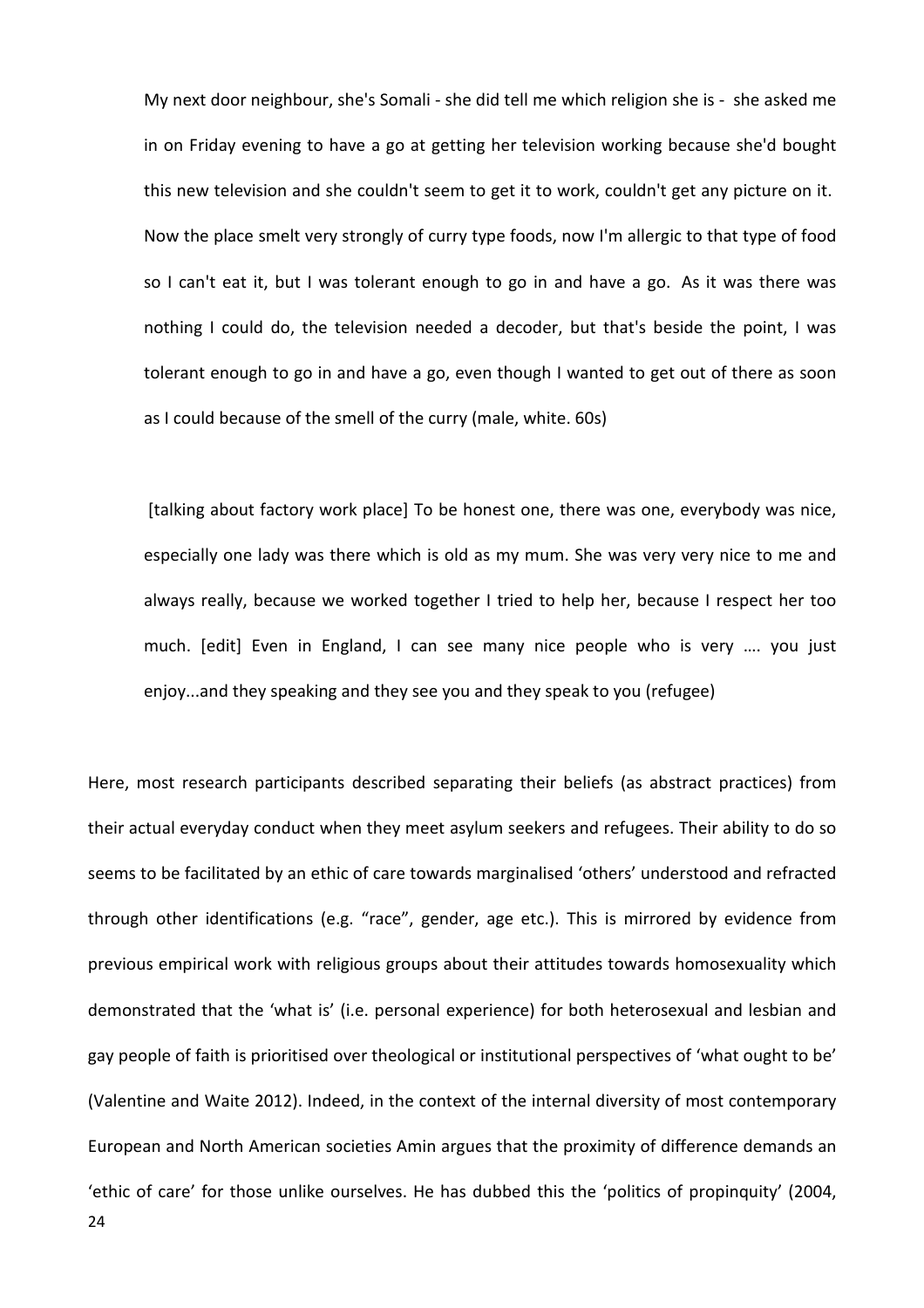2006) claiming that 'micro-publics' (e.g. libraries, allotments, festivals) where individuals from different social groups are brought together through positive encounters can be sites of cultural destabilisation and social transformation. In the context of this paper, voluntary sector-led initiatives that promote positive encounters between asylum seekers and majority groups (see Darling 2010, Askins and Pain 2011 and Askins 2012) represent examples of what Askins (2012) has called a 'quiet politics' within quotidian spaces that have the *potential* to enact positive social change.

Despite the possible benefits of such encounters in certain spaces; other research suggests that such opportunities for the bridging of differences are limited – Massey (2004, 2006) for example argues that we are better at caring for others at a distance rather than those proximate 'strangers within'. Indeed the *Living with Difference* study has found that the opportunity to encounter social diversity varies widely between cities but also within cities because urban communities have distinctive patterns of diversity (Piekut et al 2013). Moreover, contemporary austerity policies are resulting in severe cuts in public spending that are impacting on the statutory provision of support for integration programmes, at the same time the squeeze on the Third Sector is affecting its ability to fill the gap. Recent examples in the UK include the cutting of refugee employment integration programmes (Hill 2011) and the reduction in language training for new arrivals (Nash 2011) and other forms of wider support (e.g. the closure of community centres and termination of funding for particular initiatives such as befriending programmes). Even where the opportunity remains for positive encounters do take place in micro-publics the question of how such smallscale everyday interactions predicated on acts of care or kindness for 'others' can be scaled up to achieve wider social change has remained largely unaddressed (Valentine 2008, Valentine and Sadgrove in press).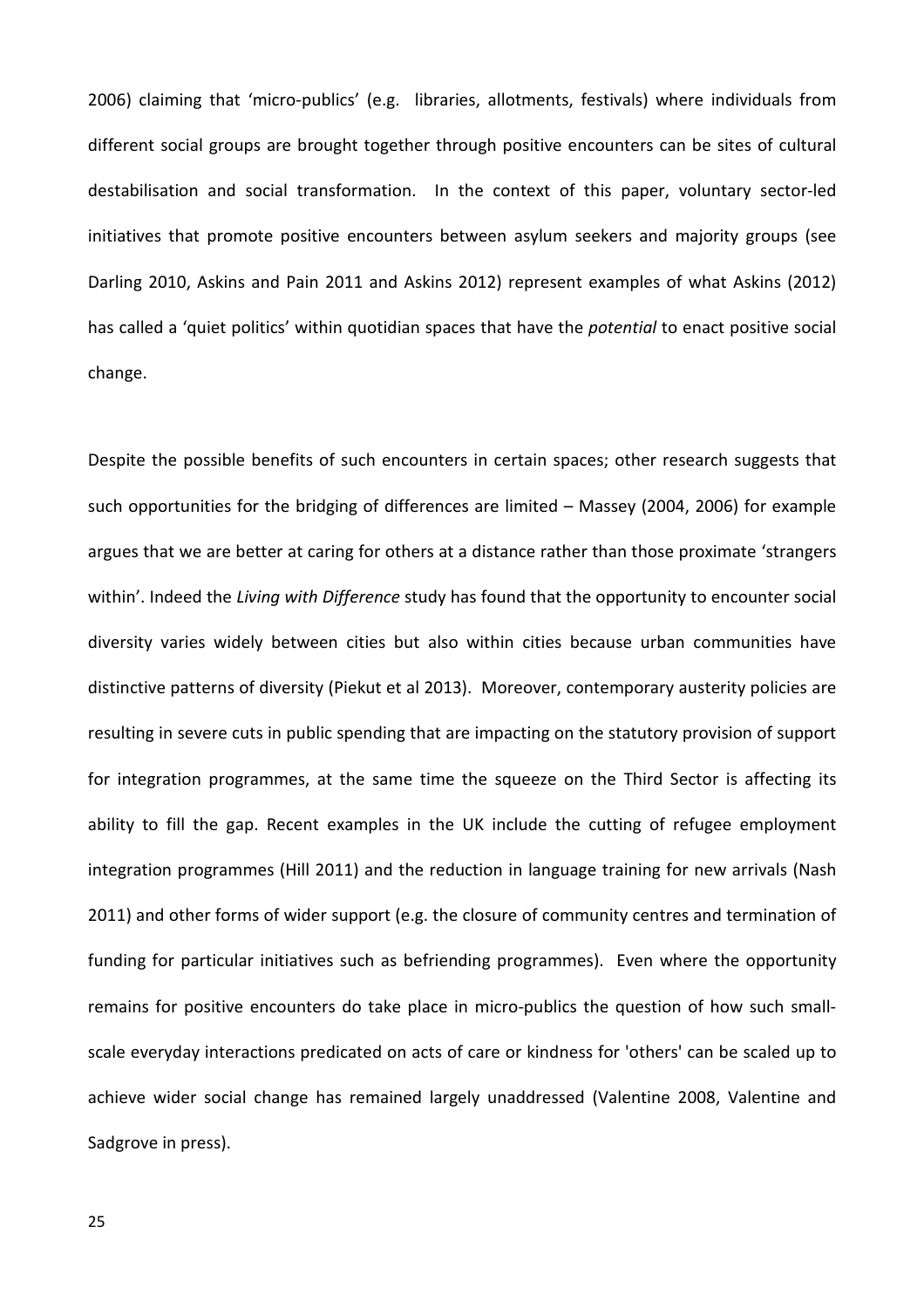In writing about poststructuralist ethics in the context of globalisation Popke (2003, 2007), drawing on the writing of Kant, argues that we need to advance a sense of spatial responsibility to others; recognising that we are woven together with geographically distanced people and places requires us to a adopt a cosmopolitan approach to transcend our narrow self-interest. Yet such abstract ideals are difficult to mobilise in the context of individualisation in which the emphasis in contemporary life is on the significance of the personal rather than the social: in what Rose (2002) has termed a 'regime of the self'. Indeed, Fevre (2000) has argued that a process of desocialisation has taken place with values such as social responsibility, trust and social cohesion casualties in the face of the rise in an ethic of self-interest. As such a number of scholars have begun to argue that in contrast to focusing on individual responsibility we need to rediscover a broader framework of social solidarity, relational morality (e.g. McDowell 2004; Lawson 2007) and constructive communication (Ettlinger 2009) . Indeed, Cloke (2002: 591) suggests that it is "far more difficult to discover… a sense *for* the other which is emotional, connected and committed".

26 Here, we argue that such mutuality might be developed through recognising affective affiliation between those in diverse situations – what Lawson (2007) has termed 'a social ontology of connection'. This is not however through building connections around acts of kindness but rather by exploring how difference might be bridged by the mutual capacity to feel hurt. Despite being positioned very differently (materially, socially, legally etc.), as the sections above have demonstrated, asylum seekers and refugees and majority groups share a sense of hurt in terms of their mutual experiences of insecurity and vulnerability in the face of rapid socio-economic change. Yet, this is not recognised with each group seeing only their own hurt, not how they are also perceived to hurt others, or how their hurt might be caused by the same processes which also hurt others in related but different ways. Whereas social and physical distance commonly breeds indifference (Barnett 2005) this emotional proximity offers the possibility to build a politics of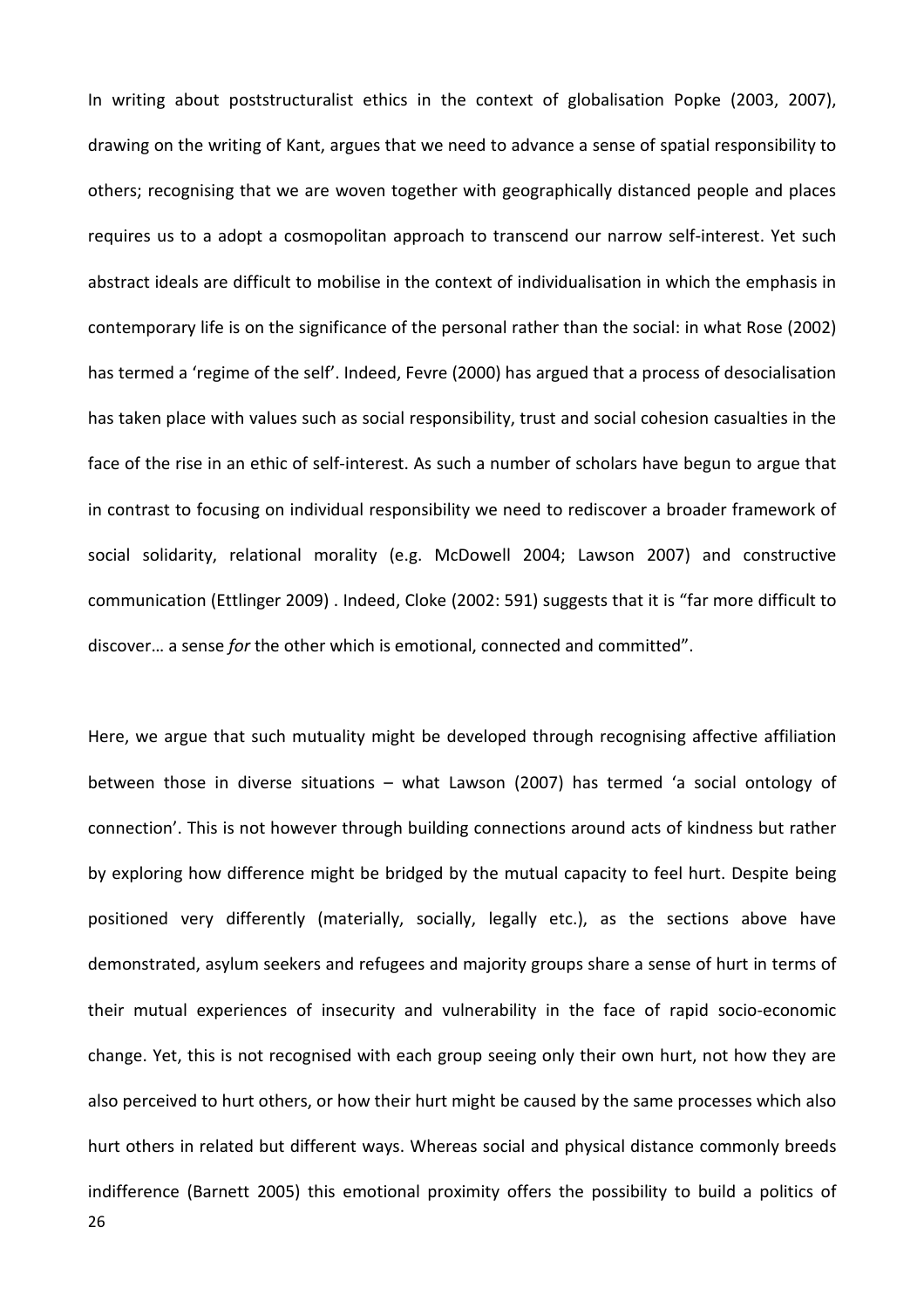compassion predicated on notions of 'co-suffering' or 'suffering together' that might bridge this gap.Here, we understand compassion to comprise two elements - empathy for the [suffering](http://en.wikipedia.org/wiki/Suffering) of others together with an active [desire](http://en.wikipedia.org/wiki/Desire_(emotion)) to alleviate another's suffering. In other words, it embodies the condition of being affected - being emotionally *moved* to feel some responsibility for others. Paradoxically therefore, the insecurities created by the contemporary crisis of capitalism rather than hardening attitudes towards 'others', as previous research suggests is common in times of crisis, might be mobilised to advance a more progressive politics predicated on a recognition of cosuffering. It is insecurity that might bind us together.

# **References**

Allamby, L., Bell, J., Hamilton, J., Hansson, U., Jarman, N., Potter, M. and Toma, S. (2011) *Forced Labour In Northern Ireland: Exploiting Vulnerability.* York: JRF.

Amin, A. (2004) Regions unbound: toward a new politics of place, *Geografiska Annaler* 86B: 33-44.

Amin A. (2006) The good city, *Urban Studies* 43**:** 5/6: 1009-1023.

Amin, A. & Thrift, N. (2005) Citizens of the world: seeing the city as a site of international influence, Harvard *International Review* 27: 14-17.

Anderson, B. & Rogaly, B. (2005) *Forced Labour And Migration To The UK*. London: Trades Union Congress.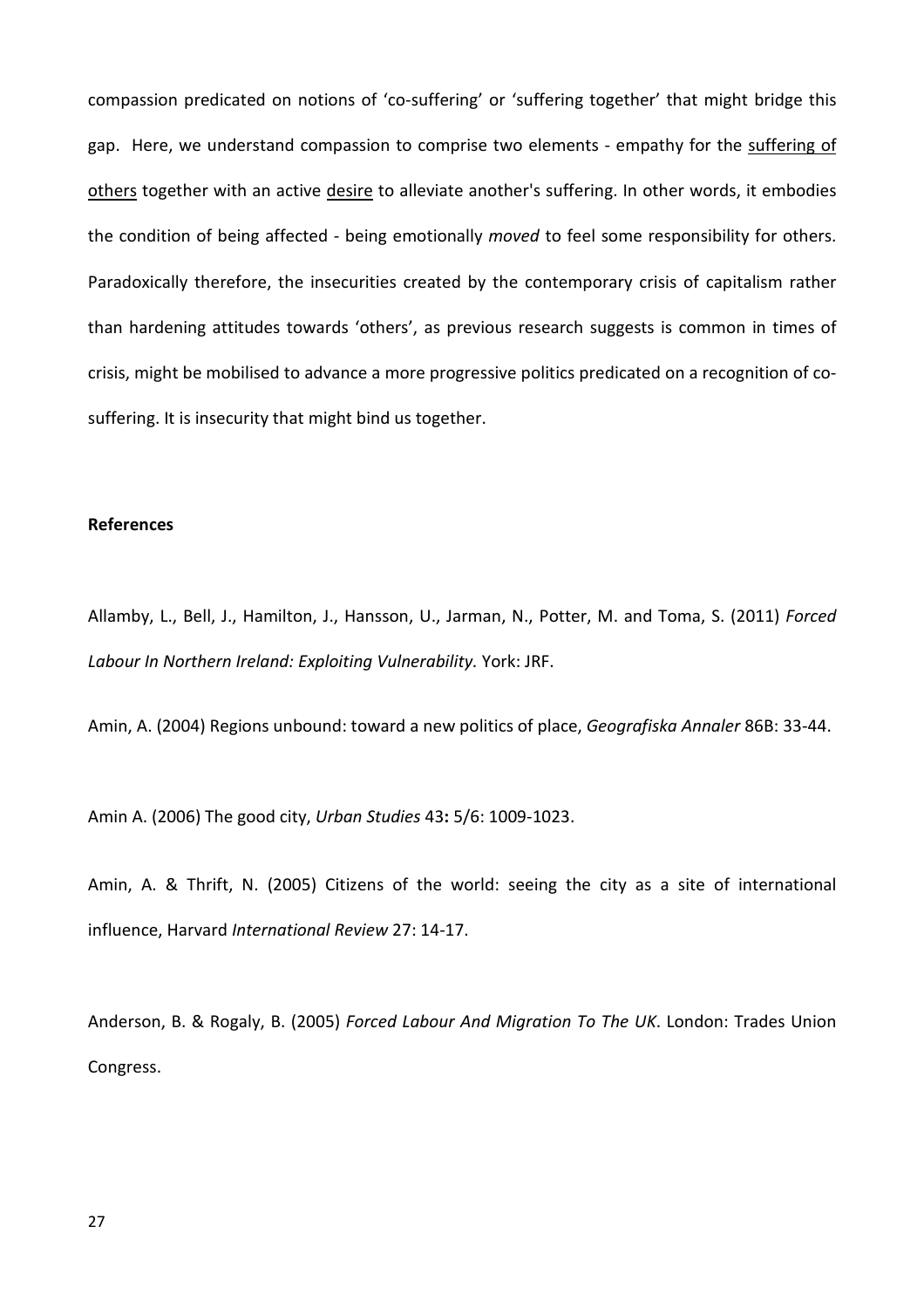Askins, K. (2012) Being together: emotion and social relations in a befriending scheme. Conference presentation at RGS-IBG Conference, University of Edinburgh, 3-5 July 2012.

Askins, K. & Pain, R. (2011) Contact zones: participation, materiality, and the messiness of interaction, *Environment and Planning D: Society and Space*, 29: 803-821.

Barbieri P. (2009) Flexible employment and inequality in Europe, *European Sociological Review* 25: 621-628.

Bastia, T. and McGrath, S. (2011) Temporality, Migration and Unfree Labour: Migrant Garment Workers . Manchester Papers in Political Economy. Working Paper No. 6 July 2011. Available at [http://www.socialsciences.manchester.ac.uk/PEI/publications/wp/documents/BastiaamdMcGrath](http://www.socialsciences.manchester.ac.uk/PEI/publications/wp/documents/BastiaamdMcGrathunfreepaper.pdf) [unfreepaper.pdf](http://www.socialsciences.manchester.ac.uk/PEI/publications/wp/documents/BastiaamdMcGrathunfreepaper.pdf)

Beck, U. (1992) *The Risk Society*. London: Sage.

Bloch A. (2002) *Refugees' Opportunities And Barriers In Employment And Training*. DWP research report No 179. Leeds: Department for Work and Pensions.

Bloch, A. (2004) *Making It Work Refugee Employment in the UK*. London, Institute for Public Policy Research.

Block, A. & Schuster, L. (2005) At the extremes of exclusion: deportation, detention and dispersal, *Ethnic and Racial Studies*, 28 (3): 491-512.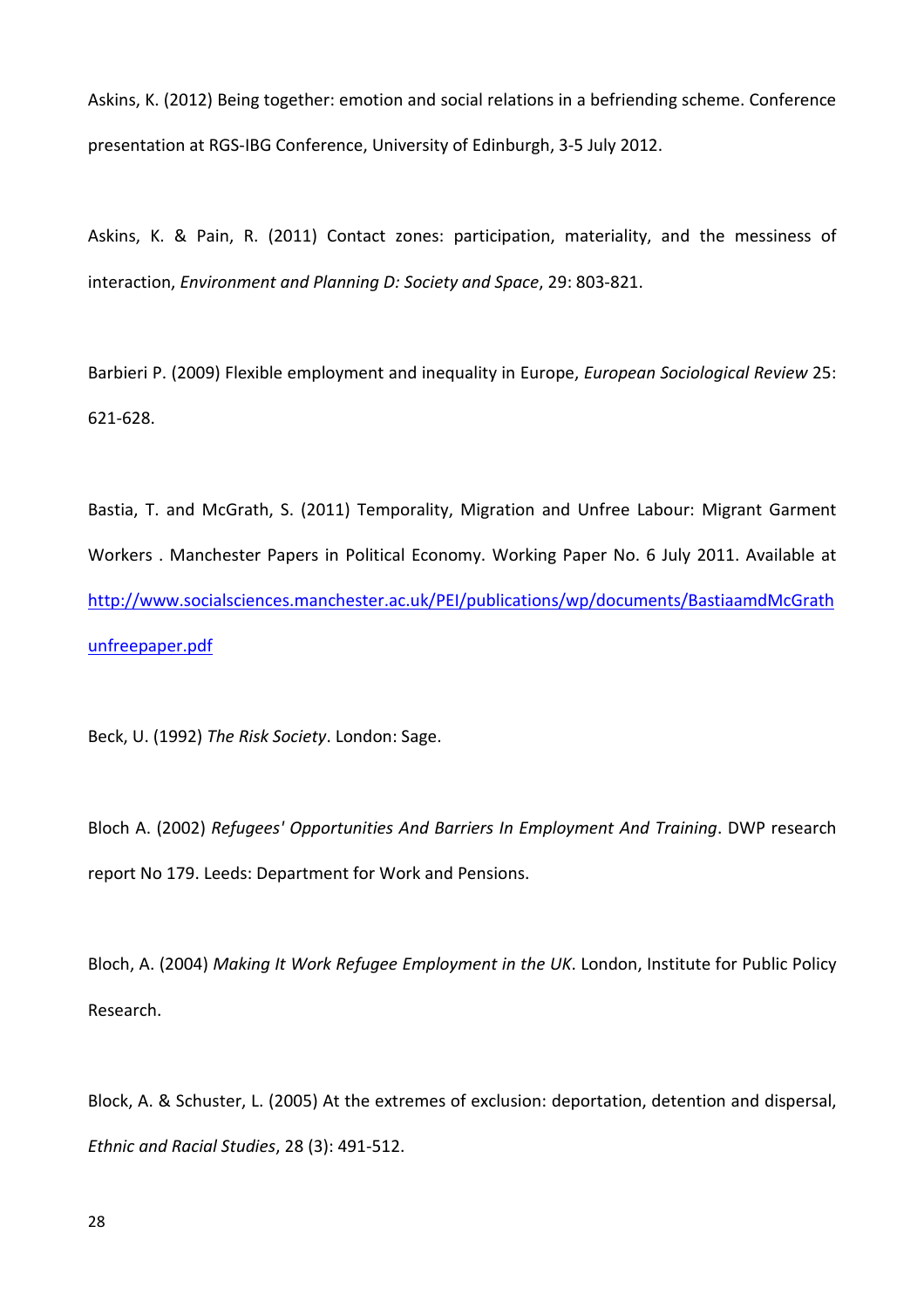Bondi, L. (this volume) Feeling insecure: a personal account in a psychoanalytic voice *Social and Cultural Geography.*

Burchell, B. (1999) *Job Insecurity and Work Intensification*. York, Joseph Rowntree Foundation.

Burnett, J. & Whyte, D. (2010) *The Wages Of Fear: Risk, Safety And Undocumented Work*. Leeds: PAFRAS and the University of Liverpool.

Butler, J. (2004) *Precarious Life: The Powers Of Mourning And Violence*. London: Verso.

Butler, J. (2009) *Frames of War. When is Life Grievable*? London: Verso.

Community Links and Refugee Council. (2011) *Understanding The Informal Economic Activity Of Refugees In London*. London: Community Links

Cloke, P. (2002) Deliver us from evil? Prospects for living ethically and acting politically in human geography, *Progress in Human Geography*, 26 (5): 587-604.

Cohen, S. (2002) *Folk Devils and Moral Panics*. Oxford: Blackwell.

Cook, J. Dwyer, P., Waite, L. (2012) Accession 8 migration and the proactive and defensive engagement of social citizenship, *Journal of Social Policy* 41 (2): 329-247.

29 Craig, G., Gaus, A., Wilkinson, M., Skrivankova, K. & McQuade, A. (2007) *Contemporary Slavery In The UK: Overview And Key Issues*. York: Joseph Rowntree Foundation.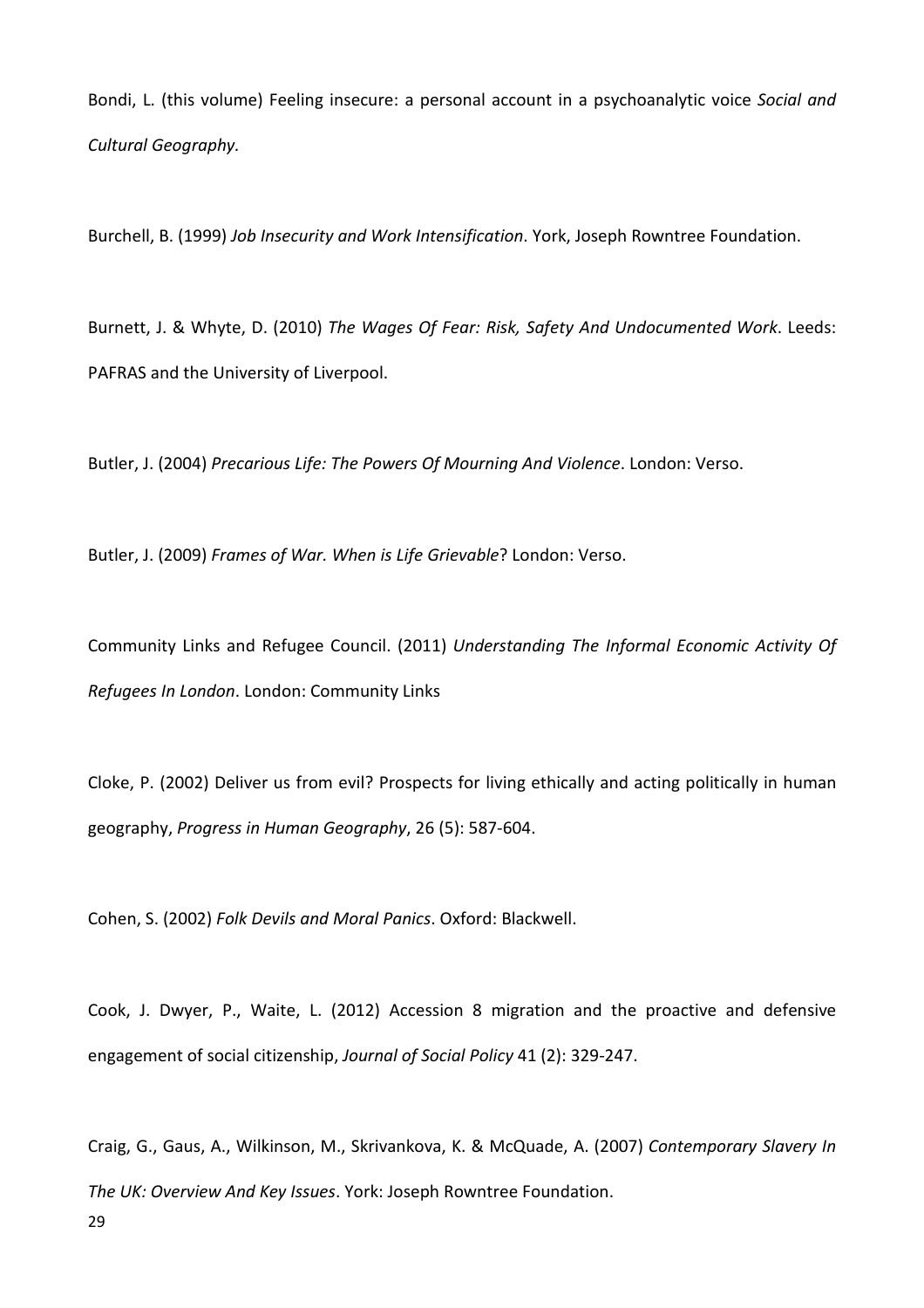Darling, J. (2011) Domopolitics, governmentality and the regulation of asylum accommodation, *Political Geography*, 30: 263-271.

Darling, J. (2010) A city of sanctuary: the relational re-imagining of Sheffield's asylum politics, *Transactions of the Institute of British Geographers* 35: 125-140.

D'Onofrio, L., and Munk, K. (2004) *Understanding the Stranger*. London: ICAR. Available at: <http://www.icar.org.uk/pdf/uts003.pdf>

Dreyfus, H.L. (1991) *Being In The World: A Commentary On Heidegger's Being And Time, Division I*. Cambridge: MIT Press.

Dwyer, P. (2008) *Integration? The Perceptions And Experiences Of Refugees In Yorkshire And The Humber*, Leeds, Yorkshire and Humber Regional Migration Partnership.

Dwyer P, Lewis H, Scullion L, et al. (2011) *Forced Labour And UK Immigration Policy: Status Matters*? York: Joseph Rowntree Foundation.

Ettlinger, N. (2007) Precarity unbound, *Alternatives* 32: 319-340.

Ettlinger N. (2009) Surmounting city silences: knowledge creation and the design of urban democracy in the everyday economy, *International Journal of Urban and Regional Research*, 33: 217-30.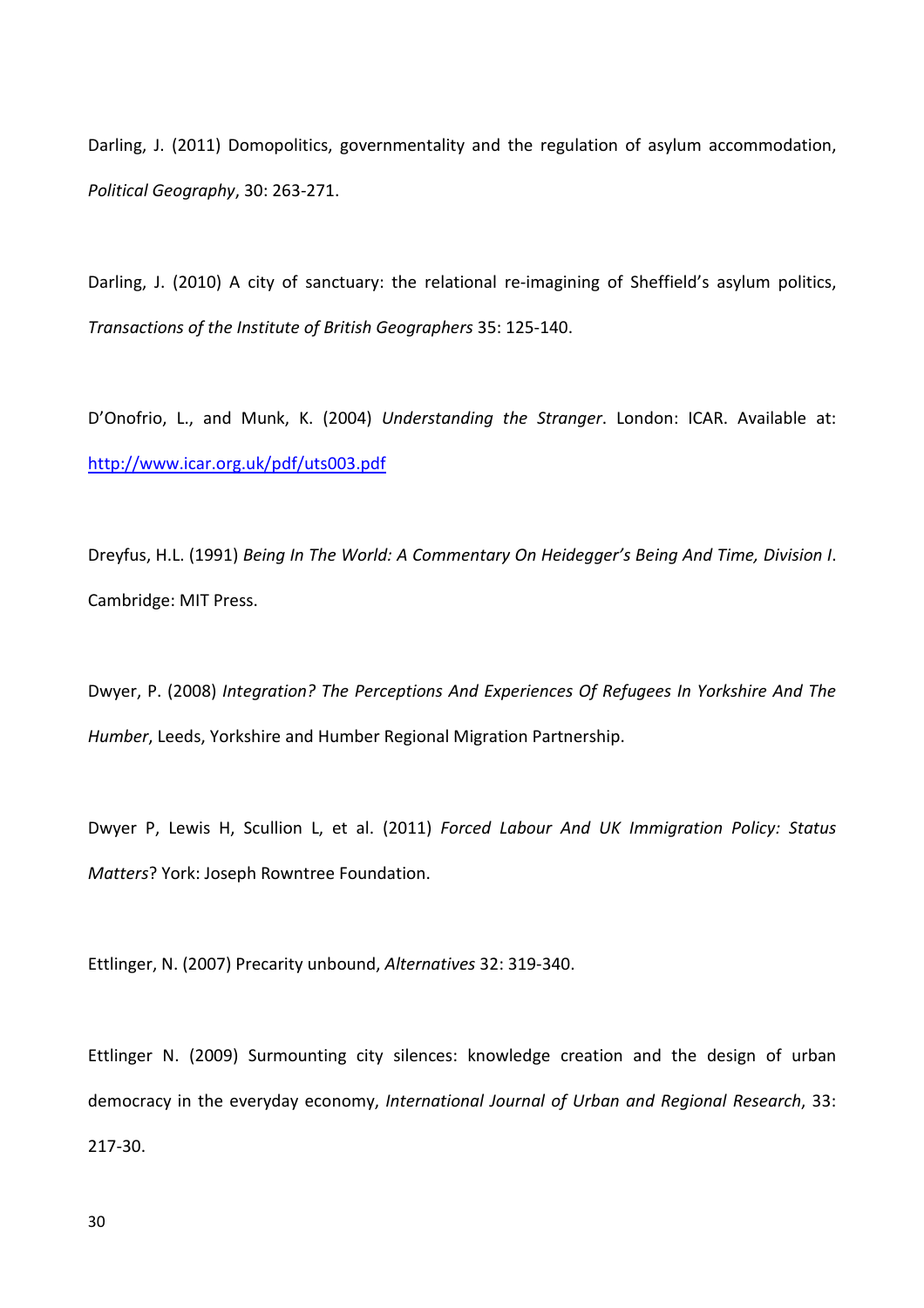Fekete, L. (2001) The emergence of xeno-racism, *Race and Class* 43: 23-40.

Fevre, R.W. (2000) The *Demoralisation of Western Culture*. Continuum, London.

Finney, N. (2004) *Asylum Seeker Dispersal: Public Attitudes and Press Portrayals Around the UK*. PhD thesis, University of Wales, Swansea.

Finney, N. And Peach, E. (2004) *Attitudes Towards Asylum Seekers, Refugees and other Immigrants: a literature review for the Commission for Racial Equality*, ICAR, London. Available at [http://www.icar.org.uk](http://www.icar.org.uk/)

Giddens, A. (1990) *The Consequences Of Modernity*. Cambridge: Polity Press.

Giddens, A. (1991) *Modernity and Self-Identity*. New York: Polity Press.

Gill, N. (2009) Governmental mobility: the power effects of the movement of detained asylum seekers around Britain's detention estate, *Political Geography* 28: 186-196.

Hardt, M. And Negri, A. (2009) *Commonwealth*. Cambridge, MA: Belknap Press of Harvard University Press.

Hill, A. (2011) Refugee services to take a heavy hit due to 62% funding cuts. *The Guardian*, Tuesday 1 February 2011.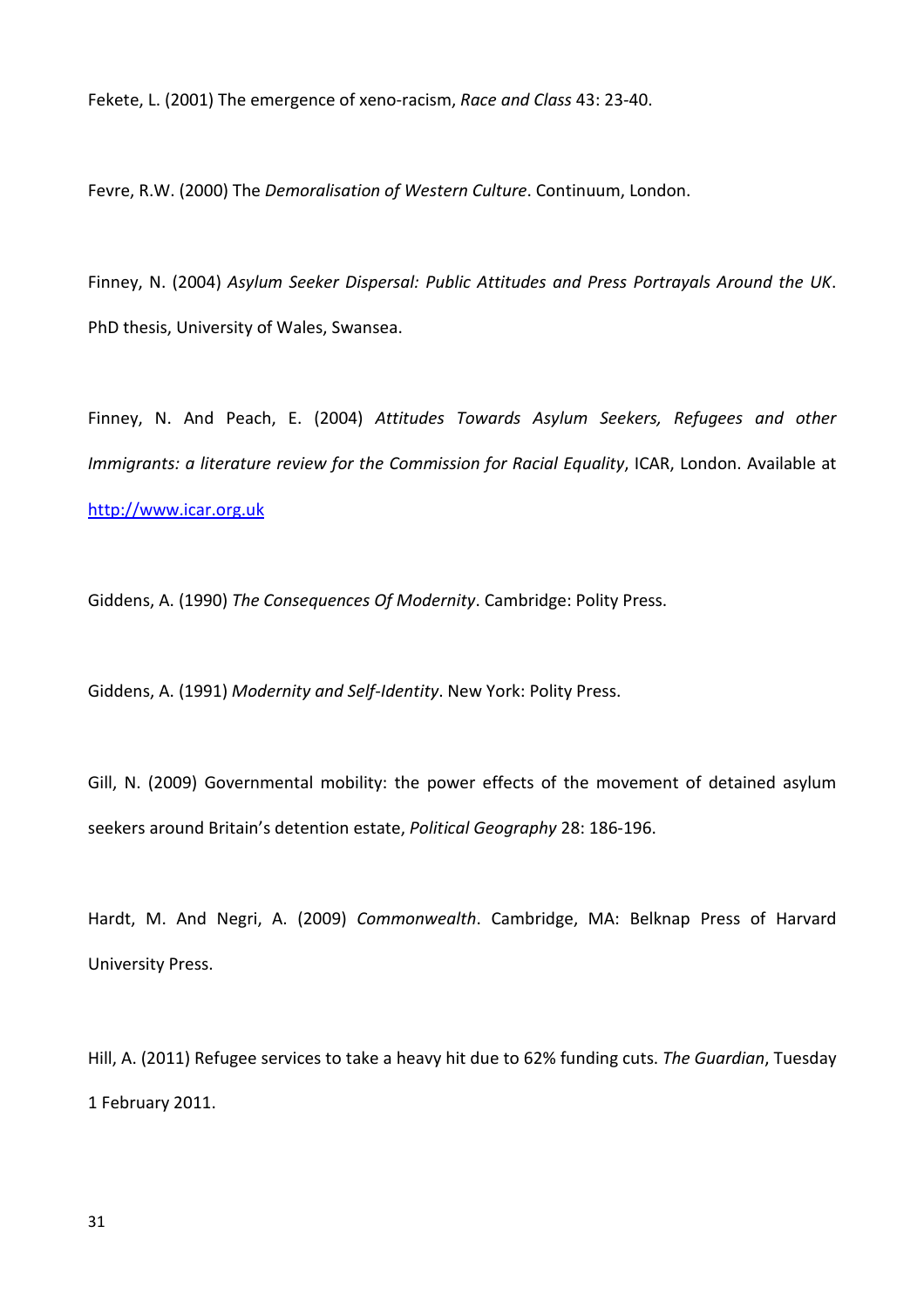Holmes C. (1997) Hostile images of immigrants and refugees in  $19<sup>th</sup>$  and  $20<sup>th</sup>$  century Britain in Lucassen, J. and Lucassen L. (eds.) *Migration, Migration History, History* Berne: Peter Lang AG.

Lawson, V. (2007) Geographies of care and responsibility, *Annals of the Association of American Geographers* 97: 1-11.

ICAR (2004) *Media Images, Community Impact: Assessing the Impact of Media and Political Images of Refugees and Asylum Seekers on Community Relations in London*. Report of a pilot study. London: ICAR. Available at www.icar.org.uk/pdf/mici004.pdf

Isin, E. (2012) *Citizens Without Frontiers*. London: Continuum

Kagan, C., Lo, S., Mok, L., Lawthom, R., Sham, S., Greenwood, M. and Baines, S. (2011) *Experiences Of Forced Labour Among Chinese Migrant Workers*. York: Joseph Rowntree Foundation.

Katungi, D., Neale, E. and Barbour, A. (2006) *People In Low-Paid Informal Work: 'Need Not Greed'*. York: Joseph Rowntree Foundation.

Kofman, E. (2002) Contemporary European migrations, civic stratification and citizenship, *Political Geography* 21 (8), 1035-1054.

Kofman, E. (2005) Citizenship, migration and the reassertion of national identity, *Citizenship Studies* 9 (5), 453-467.

32 Kundnani, A (2001) In a foreign land: the new popular racism, *Race & Class* 42: 41-60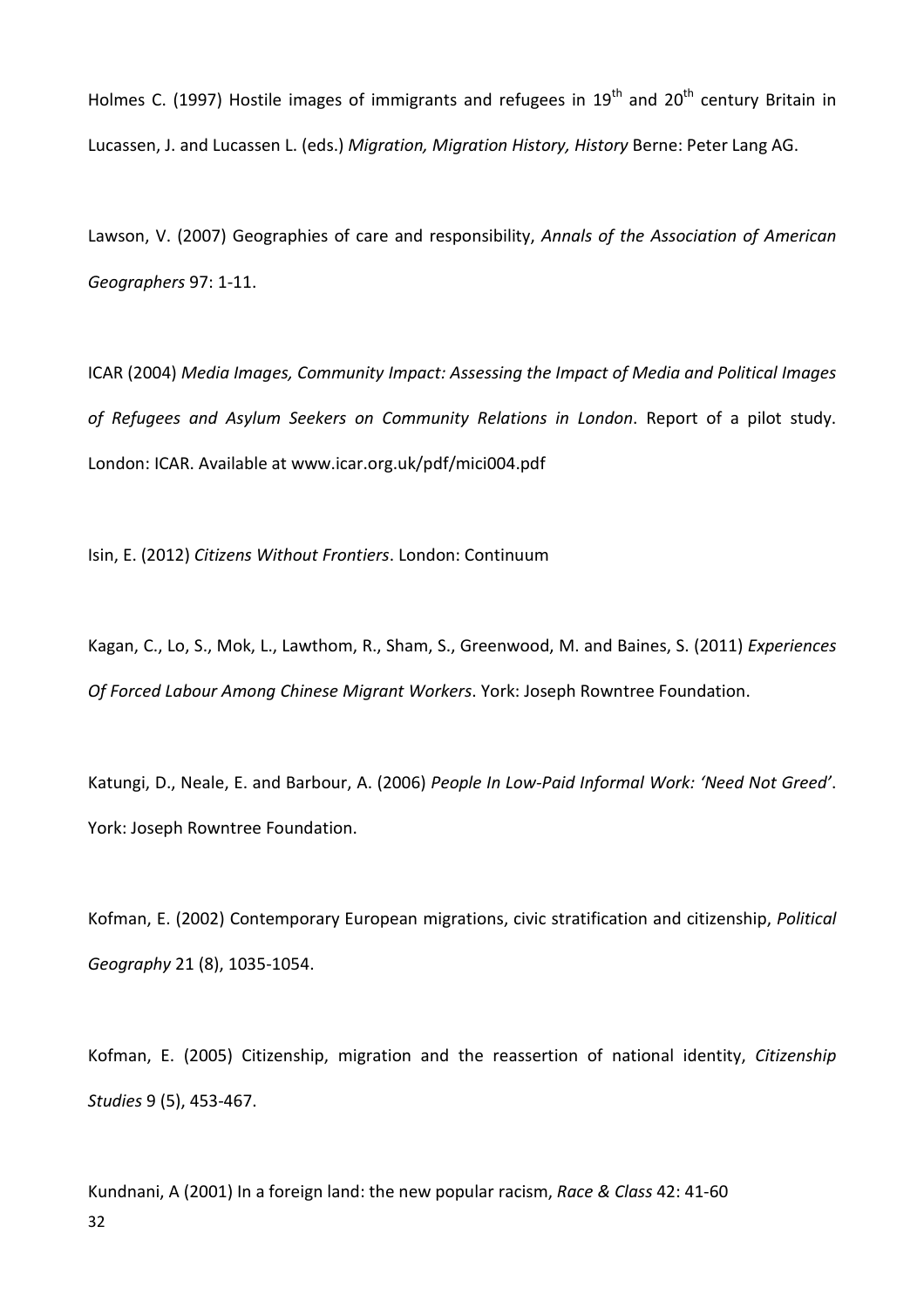Lalani, M. (2011) *Ending The Abuse. Policies That Work To Protect Migrant Domestic Workers.* London, Kalayaan.

Lewis, H. (2007) *Destitution In Leeds: The Experiences Of People Seeking Asylum And Supporting Agencies*. York, Joseph Rowntree Charitable Trust.

Lewis, H., Dwyer, P., Hodkinson, S. and Waite, L. (2013 in press) Hyper-precarious lives? migrants, work and forced labour in the Global North, Forthcoming in *Progress in Human Geography*.

Lewis, H., Dwyer, P., Scullion, L. and and Waite, L. (2012) From restrictions to the cap: trends in UK migration policy, Special Issue of *Journal of Poverty and Social Justice*, 20 (1).

Lewis, M. (2005) *Asylum: Understanding Public Attitudes*. IPPR, London.

Massey, D. (2005) *For Space*. Sage: London.

Massey, D. (2004) Geographies of responsibility, *Geografiska Annaler*, 86B: 5-18.

Massey, D. (2006) Space, time and political responsibility in the midst of global inequality, *Erdkunde*, 60: 89-95.

McDowell, L. (2004) Work, workfare, work/life balance and an ethic of care, *Progress in Human Geography*, 28 (2): 145-63.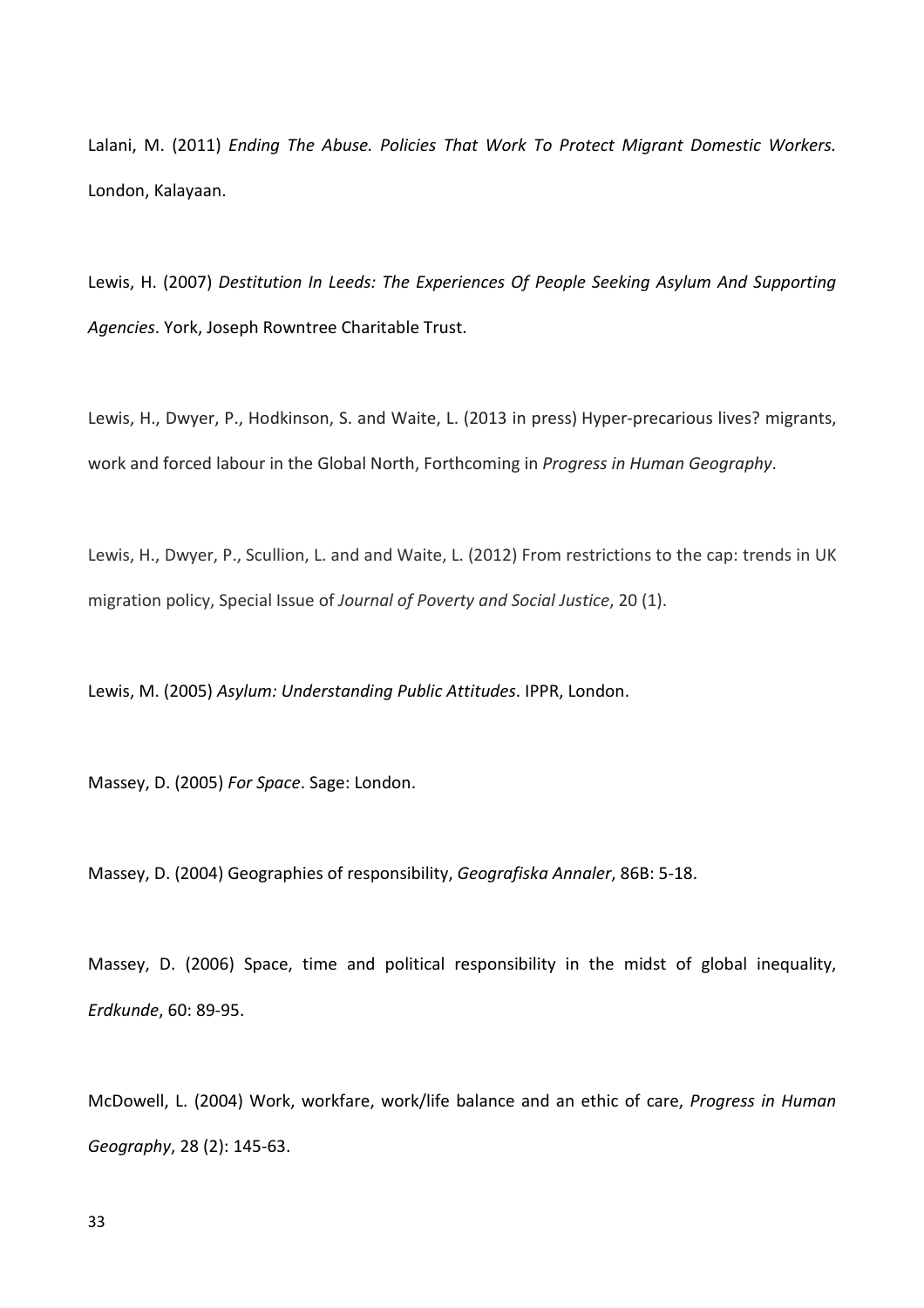McGhee, D. (2005) *Intolerant Britain? Hate, Citizenship and Difference*. Open University Press, Maidenhead.

McKay S, Markova E, Paraskevopoulou A, et al. (2009) *The Relationship Between Migration Status And Employment Outcomes*. Undocumented Worker Transitions.

Mitzen, J. (2006) Ontological security in world politics: State identity and the security dilemma, *European Journal of International Relations* 12 (3): 341-370.

Mountz, A. (2011) Specters at the port of entry: understanding State mobilities through an ontology of exclusion, *Mobilities* 6: 317-334.

Murray, C. (1984) *Losing Ground*. London, Basic Books.

Nash, I. (2011) Funding cuts threaten English lessons. The Guardian, Tuesday 18<sup>th</sup> January 2011.

Noxolo, P. (this volume) Security, asylum and development: global securityscapes *Social and Cultural Geography*

Phillimore, J. and Goodson, L. (2006) Problem or opportunity? Asylum seekers, refugees, employment and social exclusion in deprived urban areas, *Urban Studies*, 43 (10): 1715-1736.

34 Phillips, N. 2012 (in press) Adverse Incorporation and Unfree Labour in the Global Economy: Comparative Perspectives from Brazil and India, *Economy and Society*, accepted for publication and forthcoming, 2012.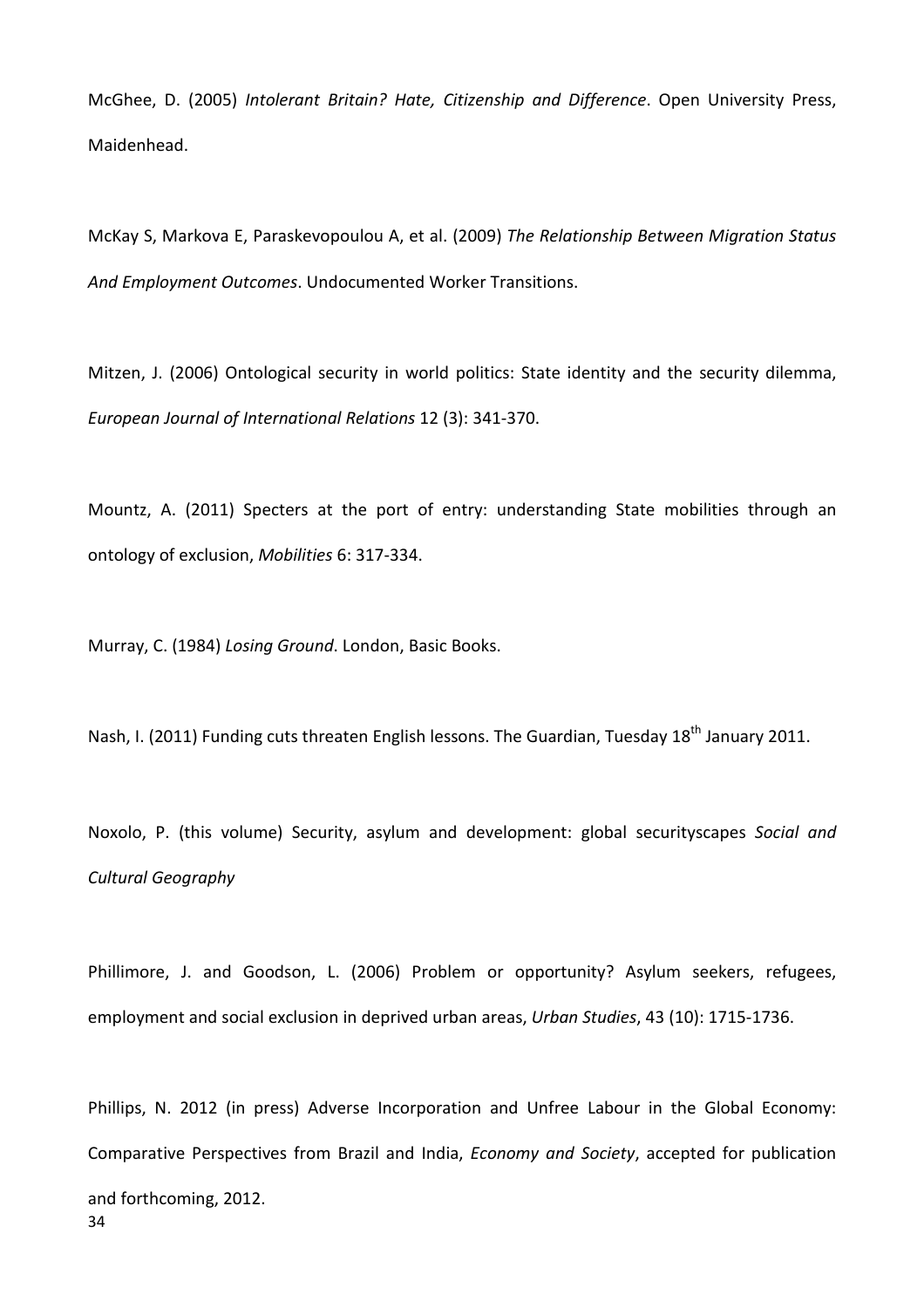Philo, C. (1991) De-limiting human geography: new social and cultural perspectives. In Philo, C., editor, *New words, new worlds: reconceptualising social and cultural geography*, St David's University College, Lampeter.

Philo, C. (2005) The geographies that wound, *Population, Space and Place* 11: 441-454.

Philo, C. (2012) Security of geography/geography of security, *Transactions of the Institute of British Geographers*. 37: 1-7.

Piekut, A., Rees, P., Valentine, G, and Kupiszewski, M. (2012) Multi dimensional diversity in two European cities: thinking beyond ethnicity, *Environment and Planning A* 44:2988-3009.

Piore, M. (1979) *Birds of Passage: Migrant Labour and Industrial Societies,* Cambridge, Cambridge University Press.

Popke, E.J. (2003) Poststructural ethics: subjectivity, responsibility and the space of community, *Progress in Human Geography*, 27: 298-316.

Popke, E.J. (2007) Geography and ethics: spaces of cosmopolitan responsibility, *Progress in Human Geography*, 31: 509-18.

Refugee Action (2006) *The Destitution Trap.* London, Refugee Action.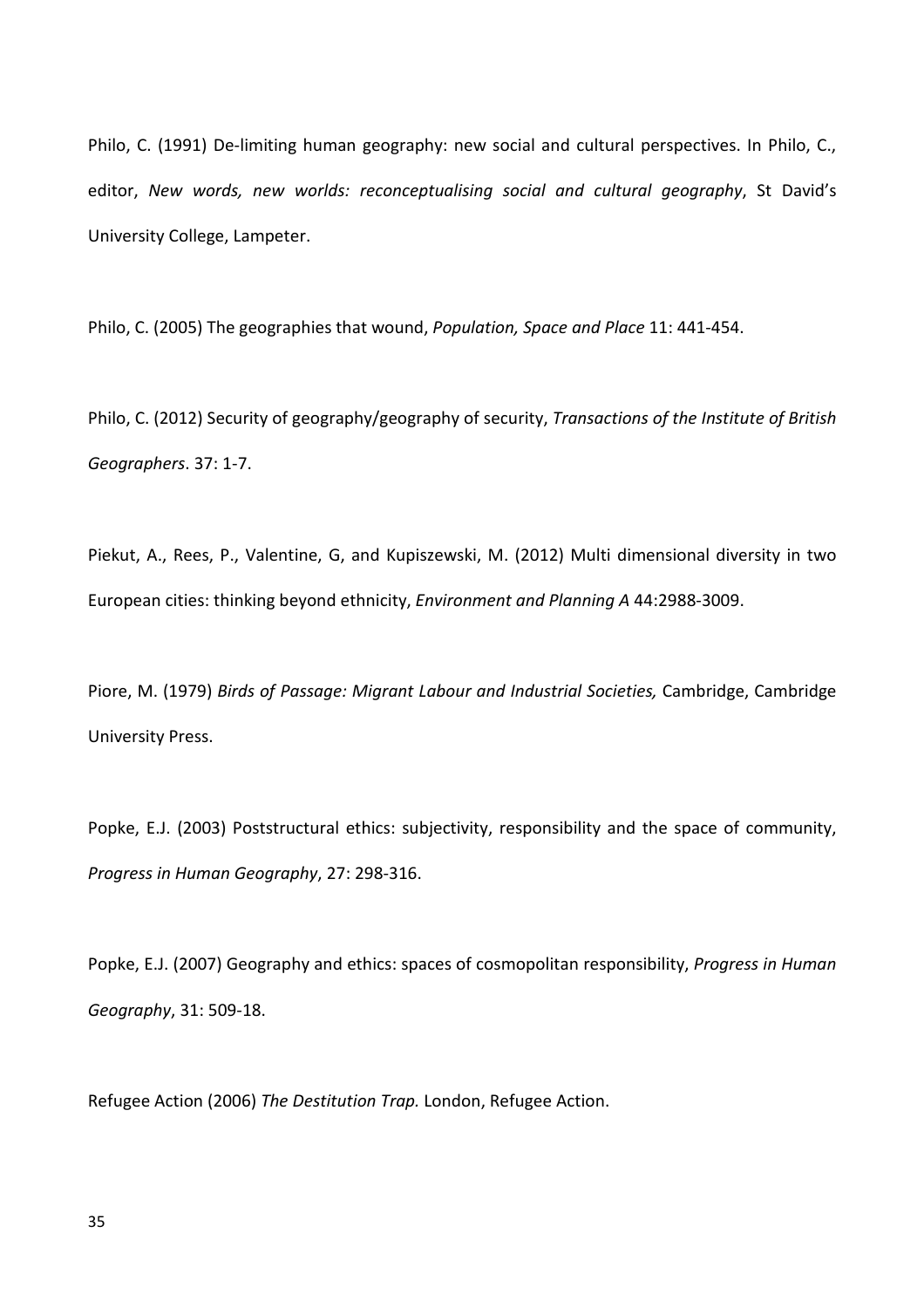Rogaly B (2008) Migrant workers in the ILO's Global Alliance Against Forced Labour Report: A critical appraisal, *Third World Quarterly* 29(7):1431–1447.

Ross A. (2008) The new geography of work, *Theory, Culture & Society* 25: 31-49.

Scott, S., Craig, G. and Geddes, A. (2012) *Experiences Of Forced Labour In The UK Food Industry*. York: Joseph Rowntree Foundation.

Sennett, R. (1998) *The Corrosion Of Character*. New York: Norton.

Sibley, D. (1995) *Geographies of Exclusion*. Routledge: London.

Sivanandan, A. (2001) Poverty is the new black. *Race and Class* 43: 1-6.

Skrivankova, K. (2010) *Between Decent Work And Forced Labour: Examining The Continuum Of Exploitation*. York: Joseph Rowntree Foundation.

Squire, V. (2009) *The Exclusionary Politics Of Asylum*. Basingstoke, Palgrave Macmillan.

Standing, G. (2011) *The Precariat: The New Dangerous Class,* London, New York: Bloomsbury Academic.

TUC (2008) *Hard Work, Hidden Lives*. Report of the Commission on Vulnerable Employment. London: TUC.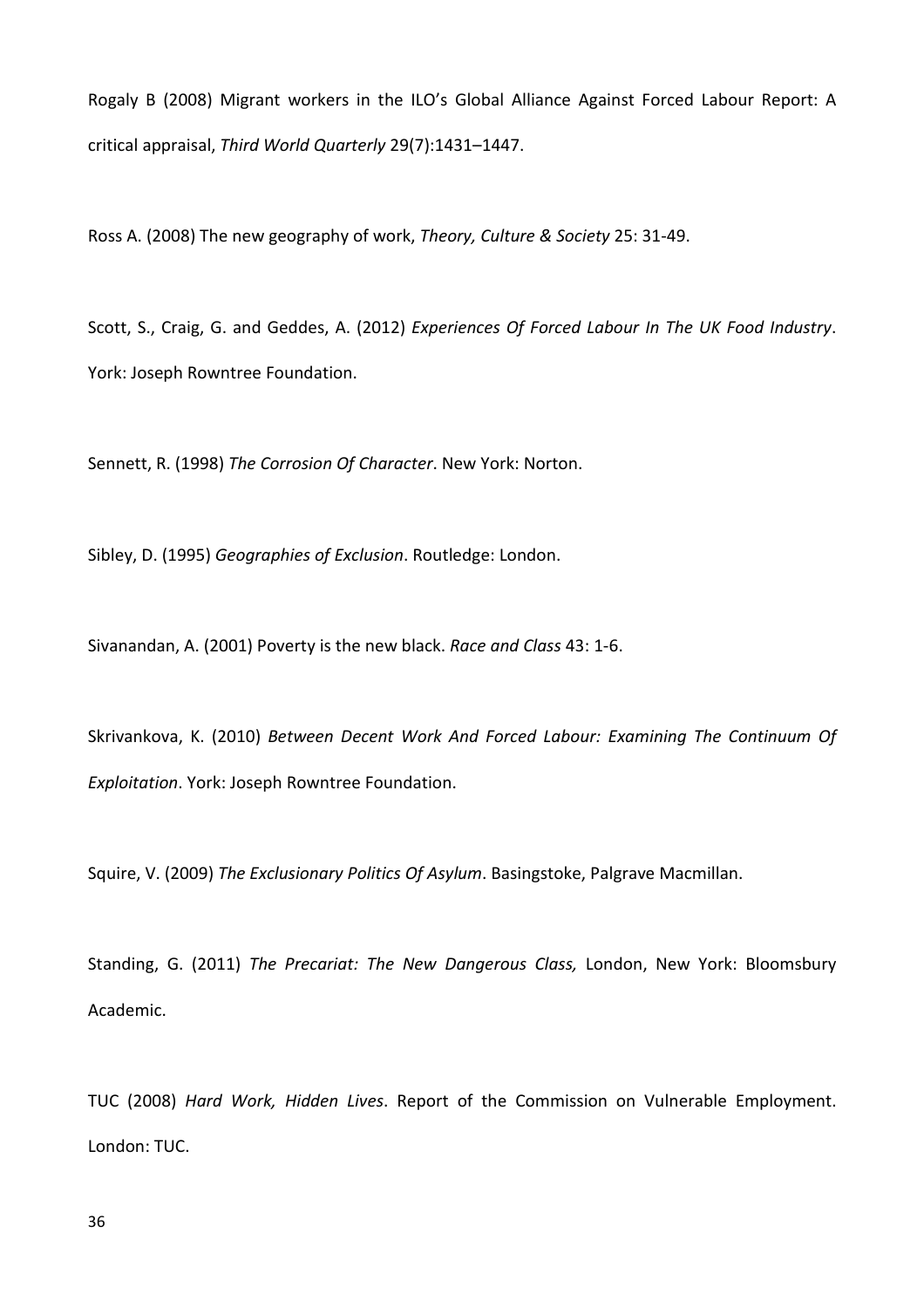Valentine, G. (2008) Living with difference: reflections on geographies of encounter, *Progress in Human Geography,* 32: 321-335.

Valentine, G. (2010) Prejudice: Rethinking geographies of oppression, *Social & Cultural Geography* 11: 521-537.

Valentine, G. and Harris, C. (2013) Strivers v skivers: class prejudice and the demonisation of dependency in everyday life. Out to review. Available from the author.

Valentine, G. and Sadgrove, J. (2013, in press) Biographical narratives of encounter: the significance of mobility and emplacement in shaping attitudes towards difference, *Urban Studies* Published online before print September 25, 2013, doi: 10.1177/0042098013504142

Valentine, G. and Waite, L. (2012) Negotiating difference through everyday encounters: The case of sexual orientation and religion and belief, *Antipode* 44 (2): 474-492.

Valentine, R. (2010) *Hope Costs Nothing: The Lives Of Undocumented Migrants In The UK*. London: Migrants Resource Centre and Barrow Cadbury Trust.

Van Marle, F. and Maruna, S. (2010) 'Ontological insecurity' and 'terror management': Linking two free-floating anxieties, *Punishment and Society* 12 (1): 7-26.

Waite, L. (2009) A Place and Space for a Critical Geography of Precarity? *Geography Compass* 3/1: 412–433.